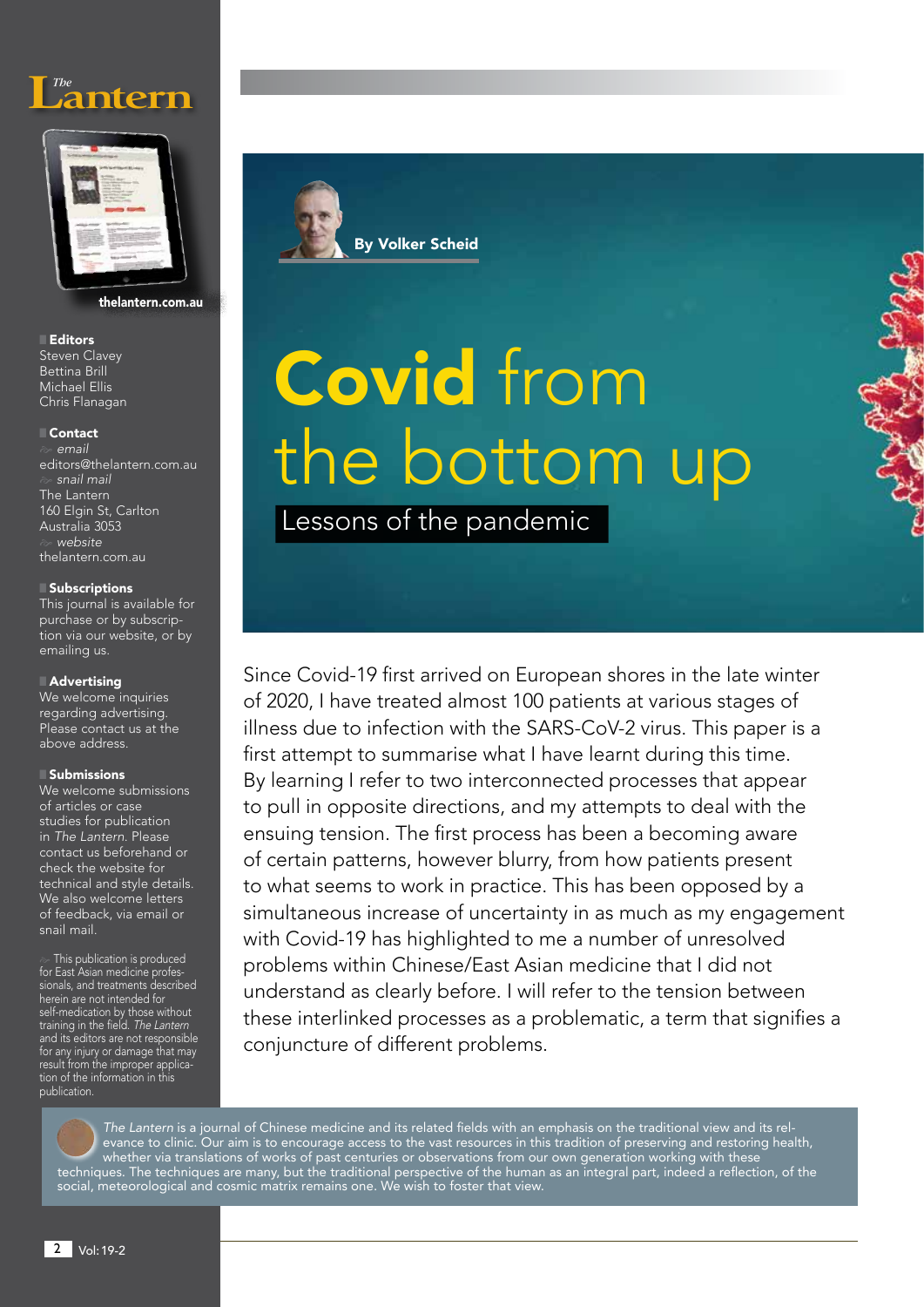

FOCUSING ON THIS problematic Covid-19 in Chinese/East Asian medicine. differentiates my paper from the general tenor of discourse regarding Based on what I have read, listened to, and watched across different media (and I have done a lot of this) I think it is fair to say that almost without exception Covid-19 is grasped by means of some kind of already existent framework. This framework defines to the authors/researchers/practitioners what kind of problem Covid-19 is, and appropriate treatment strategies are then deduced from this definition. For some authors, the SARS-CoV-2 virus thus is a new damp-type epidemic toxin but one that can nevertheless be understood within the discourse on epidemics outlined in Wu Youke's 吳又可 17th century *Treatise on Epidemics* (*Wënyìlùn* 瘟疫論). For others Covid-19 is an illness like any other and can therefore be framed and treated by way of the same patterns that apply to all illness and are outlined in Zhang Zhongjing's 張仲景 second century treatises. Some define Covid-19 as a breadand-butter warmth disorder (*wënbìng* 溫 病) to be diagnosed and treated through Ye Tianshi's *wèi-qì-yíng-xuè* diagnostic

framework. Yet others argue for combining biomedical definitions of the disease as a type of severe acute respiratory disorder (SARS) with Chinese medical understanding of its damp-cold nature. More pragmatically oriented practitioners eschew discussions about what Covid-19 is and are happy to just follow clinical guidelines devised in China. The list could go on.

I think this top-down approach is problematic for at least three reasons. First, claiming that Covid-19 is something already conceptually present within the Chinese/ East Asian medical archives seems to me an extremely arrogant statement. Perhaps it is and perhaps it is not. Only time will tell. What is certain, however, is that there exists no historical precedent on which such a claim could be based. As a historian I know that Chinese medicine's engagement with epidemics is one of constant struggle during which existing paradigms and treatment strategies were forever found wanting. In fact, most of the major conceptual breakthroughs in the history of Chinese medicine—from the compilation of the Treatise on Cold Damage (*Shänghánlùn* 傷 寒論) to Li Dongyuan's 李東垣 notion of "internal damage" (*nèi shäng* 內傷), from Wu Youke's *Treatise on Epidemics* to the invention of warmth disorder therapeutics—can be directly linked to a perceived failure of then existing approaches to treating epidemics. It could be that no such critical reassessment is warranted this time, but being aware of historical precedent is a useful foundation for learning something new.

Second, all good empirical research is inductive, working its way up from concrete data to abstract theories. That is certainly what I do as a historian and there is no reason why Chinese medicine should be exempt from this rule. Of course, any kind of data analysis is invariably refracted through the lens of existing knowledge, something that can be mitigated only to some extent by constant critical self-reflection and peerreview. The *a priori* commitment to a given theory and treatment model does exactly the opposite.

Third, if the encounter with something new does not change what we do in some way, what does that say about ourselves?

Having said all that, if I was offered a

■ Volker Scheid combines academic research as a medical humanities scholar with clinical practice and teaching of Chinese medicine. He has published two influential monographs on the development of Chinese medicine from the 17th century to the present: *Chinese Medicine in Contemporary China: Plurality and Synthesis*  (Duke UP, 2002) and *Currents of Tradition in Contemporary China* (Eastland Press, 2007) as well as over 30 peerreviewed papers in academic journals. He is the main author of *Formulas & Strategies,* 2nd ed. (Eastland Press, 2009) and the *Handbook of Chinese Medical Formulas*  (Eastland Press, 2016).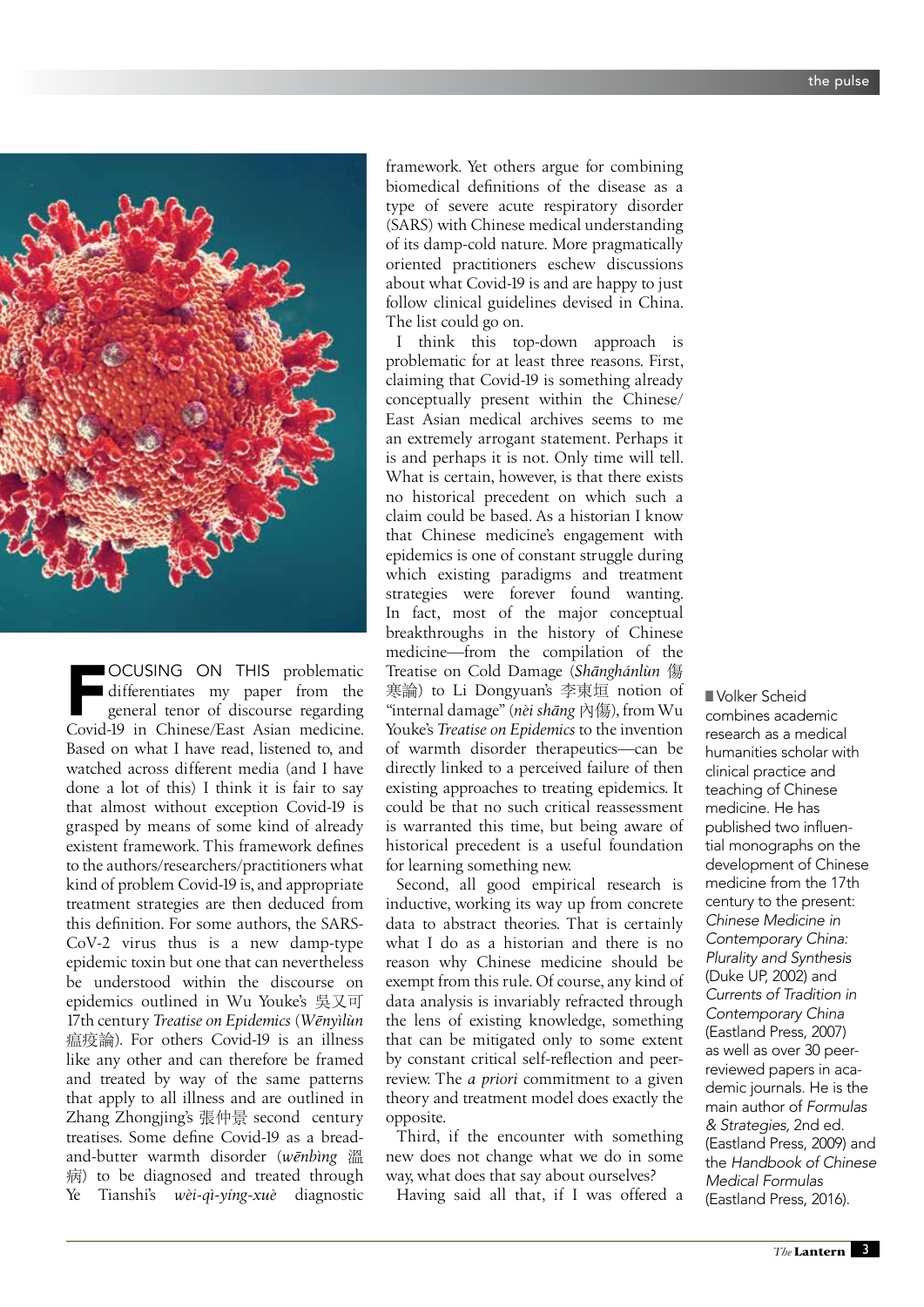manual for treating Covid-19 that definitely worked, I would certainly apply it. However, it is precisely because the manuals and protocols I came across in the early stages of my encounter with Covid-19 did not do this that I was forced to take a different approach. That is, my focus on an emergent problematic was ultimately born out of pragmatic necessity rather than from any high-brow ideals.

## Background

My interest in the treatment of what Chinese medicine calls feverish, seasonal or epidemic disorders began more than 30 years ago when I first encountered the *Treatise on Cold Damage* and Ye Tianshi's case records. I have since studied the topic in formal courses, with individual teachers and by reading the works of the ancient masters and contemporary physicians. In the early 2000s, I organised what I believe were the first specialised courses on cold damage (*shänghán*) and warmth disorders (*wënbìng*) in western Europe. I have myself taught these topics for almost two decades. After reports of the Covid-19 outbreak in Wuhan and then in Lombardy appeared in the winter of 2020, I read what I could about the Chinese treatment of the condition. I therefore considered myself ready and prepared when the disease struck in the UK a little later. My first patient got better with the first prescription I wrote. With the exception of three patients who did not respond to treatment at all, all my other patients derived at least some benefit from taking Chinese herbs. Many improved quite quickly. Others, particularly long Covid patients, proved more difficult to treat. In the treatment of acute cases, it was often difficult to decide whether any improvement was due to my treatment or whether it would have occurred also without. I treated some patients who felt quite ill but I did not treat anyone requiring hospitalisation either before or after they came to me.

If the above sounds quite positive, my initial feeling of being prepared quickly evaporated. Very early on it became apparent that most patients I saw did not present with the triad of fever, dry cough and sore throat claimed by the National Health Service (NHS) in the UK as definitive of Covid-19 infection. Nor did their Chinese medicine patterns reflect what came out of China at the time. Try as I might, I did not see early-stage dampness patterns, nor did my patients have the tongues of Wuhan patients posted on the web. Covid-19 certainly did not appear to be a textbook *wënbìng* disease either. This was clearly driven home to me when a young mother consulted me for chicken pox she had picked up from her daughter. This was the first patient with chicken pox I have ever treated in my life but she presented pretty much as the textbooks said she would. I have rarely experienced the same kind of relative certainty in treating patients with Covid-19.

Out of sheer necessity I therefore decided to take an agnostic view: to avoid any kind of generalisations and treat each case as best as I could based on its presentation. Such an approach has dangers, too, of course. Defining the disease (*bìng* 病) as a first step in treatment has for good reasons been as important to many physicians treating fevers and epidemics as diagnosing the pattern (*zhèng* 證). This is because this first step inward can lead us to strategies that symptoms alone do not necessarily do. Yet, just as the biomedical world retreated from its initial assumptions about Covid-19 it seemed wisest for me to follow suit and not to claim an understanding that did not really exist. My hope was that after a while some patterns would start to emerge that might contain within themselves the seeds from which a more comprehensive understanding might grow. For if there is one thing I think working with Chinese medicine makes you good at, that is detecting meaningful patterns on the basis of relatively small data sets. For me that point has now come and this paper is an initial attempt to draw my disparate observations into a more coherent perspective.

To this end this paper is divided into two parts. The first part simply sums up my personal encounter with Covid-19: in my own clinic, in my readings of the Chinese medical archive, and in bits of useful information I gleaned from biomedicine and other medical systems. The second part attempts to make sense of these encounters through a series of what I call triangulations. I use the term triangulation to convey a sense of productive positioning vis-a-vis an unknown



"Someone suffered throat bì with phlegm and qi attacking upward. His throat was blocked." WHICH POINT WOULD YOU CHOOSE? PAGE 35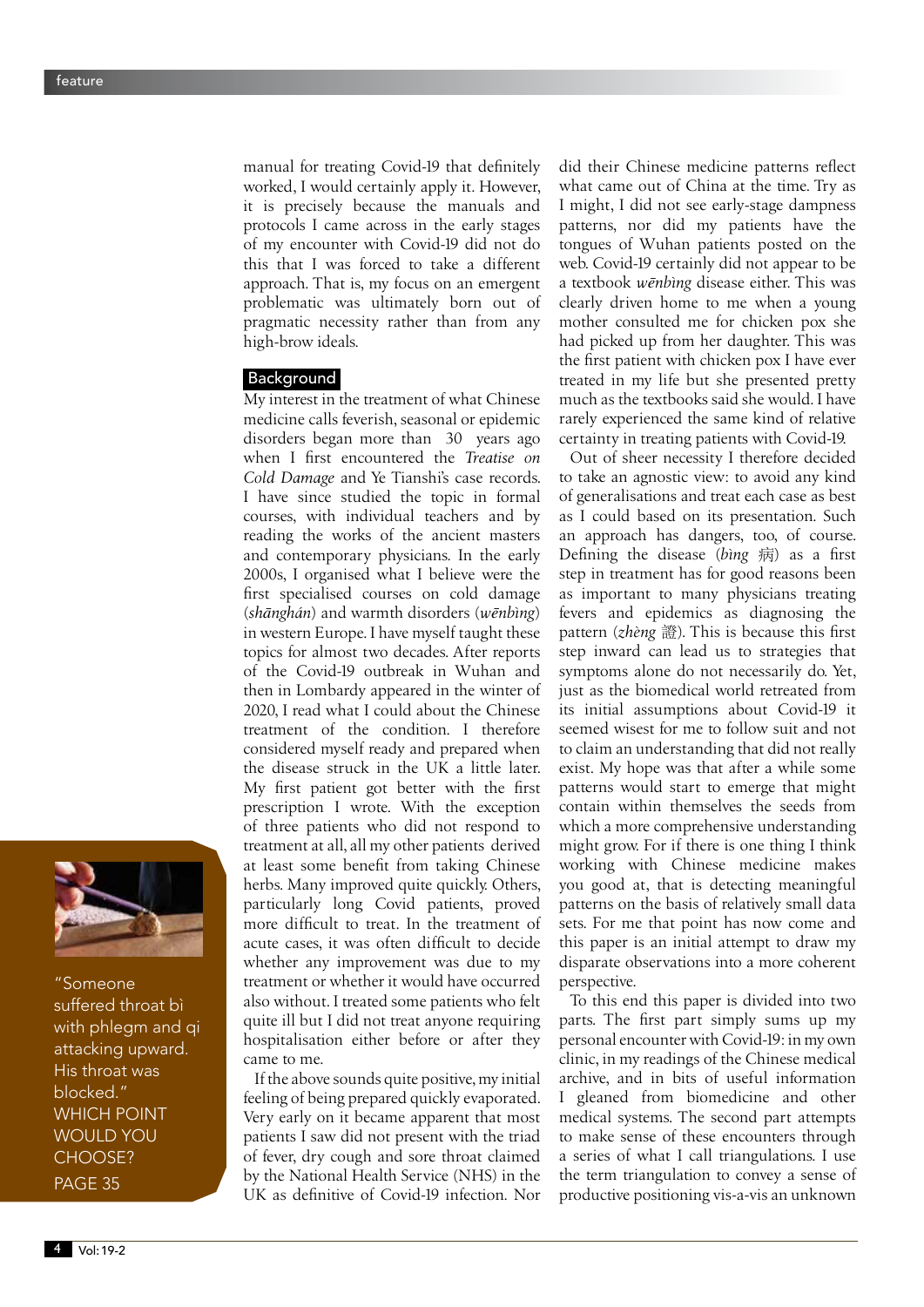phenomenon. These triangulations raise as many questions as they produce answers but, I argue, have helped to give a sense of direction to the *tabula rasa* of my initial encounters.

To underline the provisional nature of my observations, inquiries and findings I have chosen to present my material as a series of lists. Lists create a certain kind of order without imposing a narrative. I also largely eschew footnotes, references and all the other accoutrements of professional authority that might mislead readers into thinking that I am seeking to define what Covid-19 is or how it should be treated. In fact, what I am ultimately aiming at is to demonstrate that we can engage in productive inquiry from very modest beginnings and that there is something to be learnt from our encounter with Covid-19.

## Part 1

## Clinical observations

By any standard my dataset is exceedingly small. And yet, in the sense that repeatable patterns started to form in my mind, it is perhaps sufficiently large to make a beginning. So as not to suggest I had conducted a clinical study of any kind I purposefully use impressionistic language and avoid quantitative terms. All my consultations were conducted online, hence there is no data on pulse diagnosis.

1. Most of the early-stage patients I have seen presented with symptoms that could be framed as a *shaoyang* type presentation. The most common of these symptoms were alternating chills and fever or a fever that would come and go in terms of its intensity, a painful throat, and dizziness. Accompanying symptoms might include nausea, headaches, and fatigue. Most of these patients responded well to harmonising formulas treating a pathogen located at the half interior half exterior qi aspect, which suggests to me that my diagnosis was correct.

2. Many, but not all, of these early-stage patients presented with additional symptoms that suggested a "combination disease" (合病 *hé bìng*) of some sort. These could be symptoms in the exterior (*taiyang* or *wèi* aspect) like joint pains, headache, neck pain, numbness, or macular type skin rashes; symptoms indicating the presence of obstruction in the *yangming* interior like strong thirst, constipation or difficult bowel movements; or heat in the *yíng* aspect with a red tongue, restlessness, or difficult sleep. Provided I had understood the concurrent pattern correctly, most of these patients also tended to respond well to treatment using an approach that combined a harmonising strategy with one that resolved the exterior, drained downward, cleared heat at the *qì* aspect, and so on. However, the fact that not all patients did suggests that there is another element to the disease process not grasped by the above perspectives.

3. In the resolution of both acute and chronic cases that had not presented to me with exterior (*taiyang* or *wèi* aspect) symptoms at the time of their first consultation, such symptoms would often occur in the course of treatment as the condition improved. So much so, in fact, that after a while I began to expect this to happen. Most typical were headaches, neck and shoulder pain that had not previously been present, skin rashes or numbness of the skin. Treating these symptoms as indicating an obstruction in the body's exterior generally had positive effects in resolving the disease.

4. Less often but also notable was the occurrence of nausea, dizziness, tinnitus or fluid in the ear in the process of illness resolution where this had not been previously present. I also now understand this as a moving outward of the pathogen but through the half-interior half exterior or *shaoyang* rather than the exterior. More on that below.

5. In some patients the disease presented predominantly with *yangming* or *qì* aspect symptoms indicating heat without form. This was invariably accompanied by symptoms and signs indicating the presence of pathogenic heat also at the *yíng* aspect.

6. I found patients presenting with cough, chest tightness or breathing difficulties, especially if they had already been ill for some time, difficult to treat. With hindsight I think that part of the problem is my

*All good empirical research is inductive, All good empirical*<br>search is inductive,<br>working its way up *from concrete data to abstract theories ... There is no reason why Chinese medicine should be exempt from this rule.*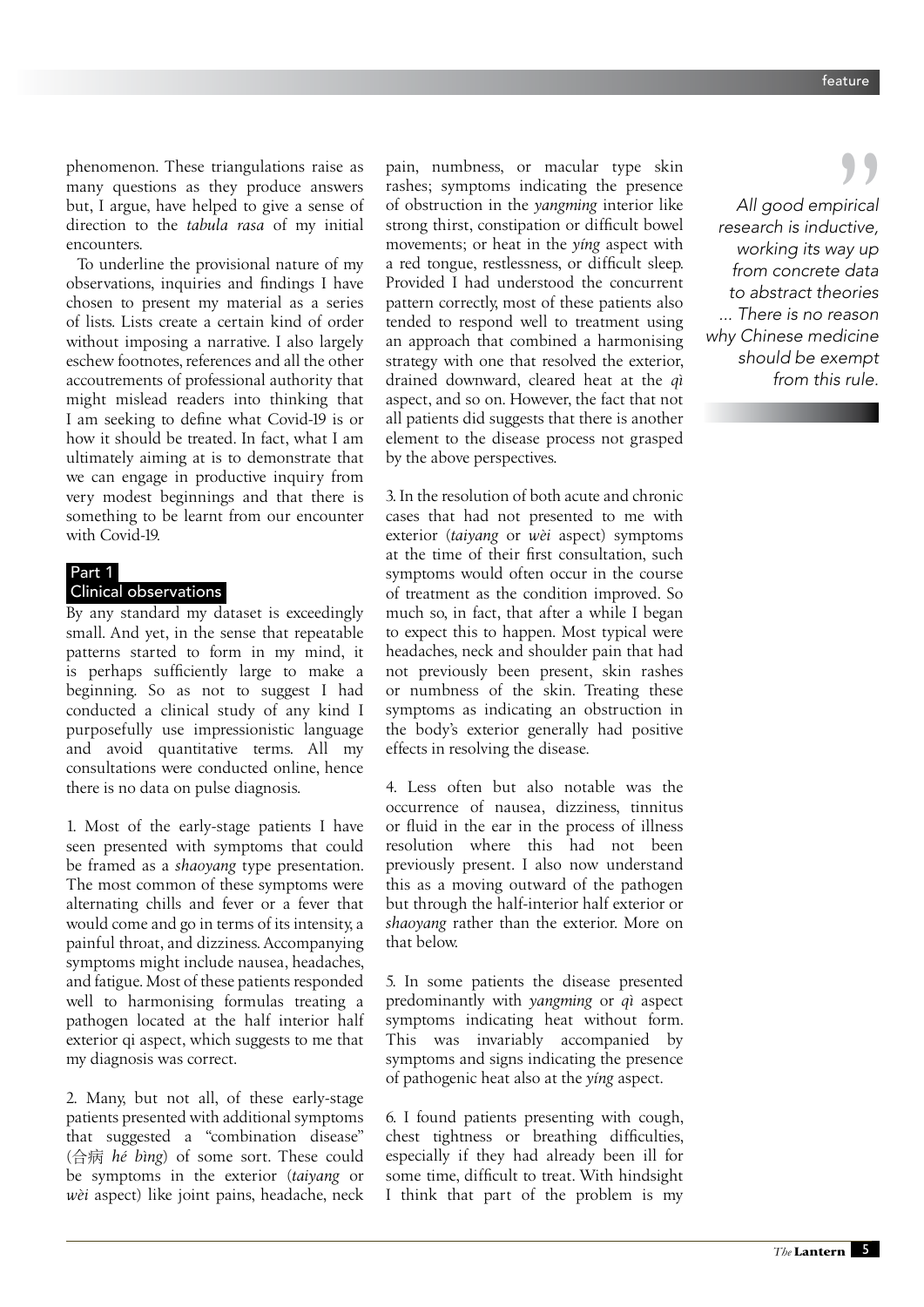*Blood stasis, visible in a tongue that becomes mauve as*  well as significant *swelling and discolouration of the sublingual veins, occurred quite early on in some patients and was regularly present in patients with long Covid, particularly in women.* **b**<br>Blood<br>in a to<br>becor

misreading of these symptoms as requiring primarily some kind of unblocking of the Lung networks, when in fact the obstruction was often located in the pleura or even the Pericardium, that is the half-exterior half interior or the *yíng* and blood aspects. I have come to this conclusion because treating primarily at those levels often also resolved the breathing difficulty and chest tightness.

7. Anxiety and palpitations of varying severity seem to be a very common symptom even in patients who do not describe themselves as prone to anxiety. These symptoms can occur very quickly after the onset of the disease. This symptom was notably absent in patients with the omicron variant. This could be because patients did not perceive omicron as threatening in the way they did earlier variants, but it could also have to do with the disease caused by the omicron variant itself.

8. In both early-stage patients but particularly if the disease lasted for a while, I regularly observed the occurrence of wind-type symptoms. By this I mean symptoms that come and go suddenly, that are not primarily characterised by heat, and that most often manifest as an upward movement of qi in the form of a rushing of qi into the chest or head (sometimes described in the literature as *bēntún qì* 渀豚氣 or "running piglet qi"), belching up of wind, wheezing, or dizziness. I also place symptoms like a pulse/heartbeat that suddenly becomes faster for no reason or blood pressure that goes up and down under this category. Less often this wind moved downward into the bowels presenting as bloating, sudden diarrhoea, passing of wind, or explosive stools. Depending on the constitution, heat could accompany such wind symptoms, but it seemed to me that typically it was the wind that stirred the heat and not vice versa.

9. Blood stasis, visible in a tongue that becomes mauve as well as significant swelling and discolouration of the sublingual veins, occurred quite early on in some patients and was regularly present in patients with long Covid, particularly in women. Subjective symptoms of such stasis ranged from sudden localised pain in various parts of the body to acute sciatica, heart or menstrual pain, from paraesthesia and numbness to irregular menstruation, sleep disorders and even stroke.

These patients responded well to simple blood moving treatment using herbs such as *Däng Guï* (Angelicae sinensis Radix), *Chuän Xiöng* (Chuanxiong Rhizoma), *Hóng Huä* (Carthami Flos), *Táo Rén* (Persicae Semen), *Sän Léng* (Sparganii Rhizoma) or *É Zhú* (Curcumae Rhizoma). However, while such treatment would result in significant changes of the tongue and relieved most symptoms, it rarely cured the disease completely.

10. A significant number of patients reported feeling extremely cold. (This cold could be local as in freezing cold feet or systemic with a sense of not being able to get warm anymore). One of the patients I treated, for instance, needed to have a long hot shower in the middle of the night to get warm again. Extreme cold was sometimes accompanied by fear of dying, which is different from the anxiety described above. Cold in the interior was sometimes accompanied by false heat in the exterior or top of the body, such as a sore throat, burning eyes or headaches. These patients responded well to the use of *Zhì Fù Zî* (Aconiti Radix lateralis praeparata) formulas. Where such sensations of cold occurred early on, especially as part of a *shaoyang* pattern, I had good results using *Gän Jiäng* (Zingiberis Rhizoma) prescribed as part of modified *Chái Hú Guì Jiäng Täng* (Bupleurum, Cinnamon Twig, and Ginger Decoction).

11. I also observed extreme tiredness not accompanied by cold and therefore indicating qi rather than yang deficiency. The use of *Huáng Qí* (Astragali Radix), *Rén Shën* (Ginseng Radix) or *Shú Dì Huáng*  (Rehmanniae Radix praeparata) provided good results in these cases.

12. Due to my ongoing learning or perhaps due to delta variant cases of Covid-19 I saw presenting with more heat, I increasingly began to include herbs that specifically address toxicity in my formulas. I now think that using such herbs can make an important difference in resolving Covid-19. The group of herbs ascribed an anti-toxic action, however, is extremely large. Sometimes, therefore, my use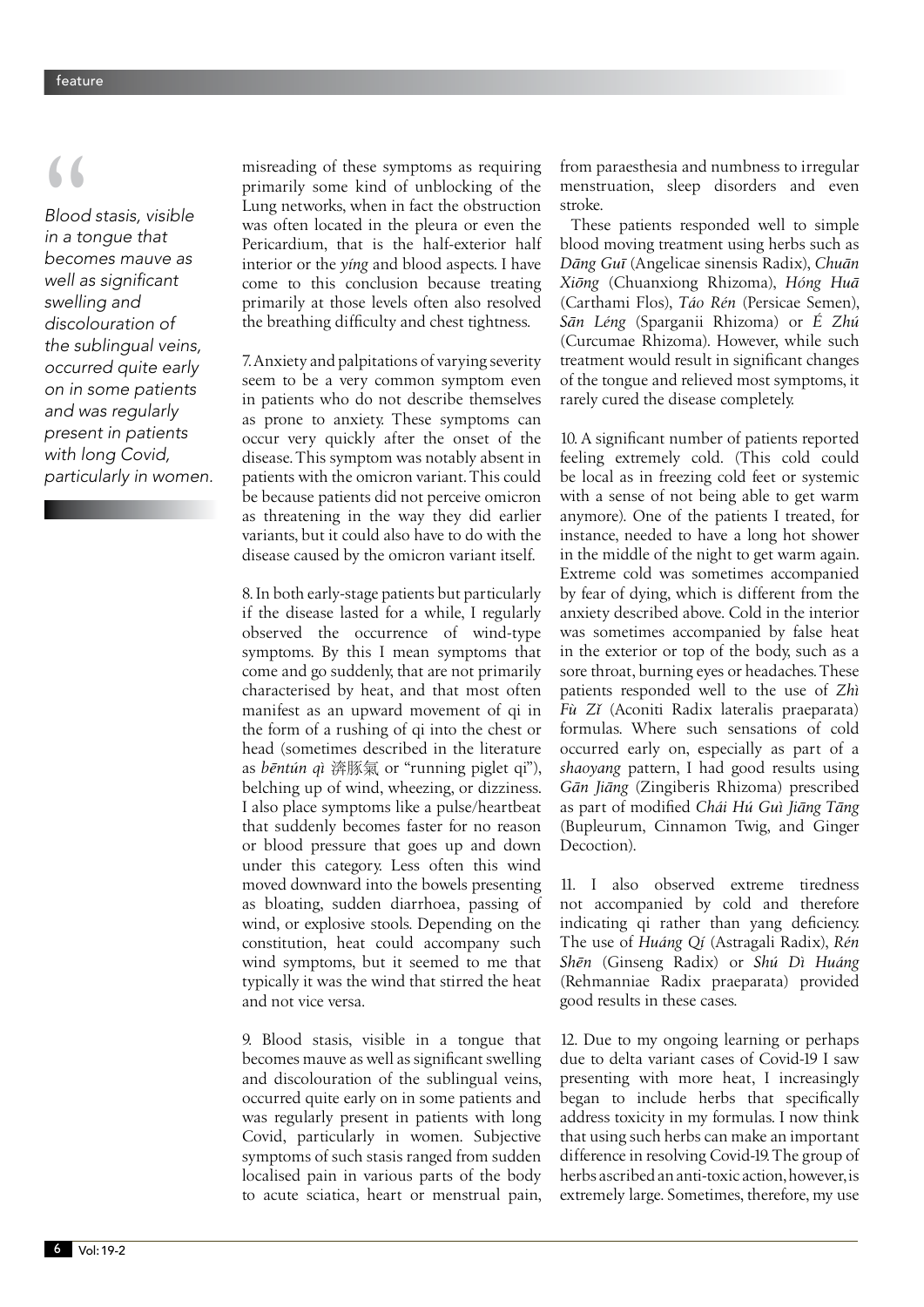of such herbs was accidental such as when using *Shëng Má* (Cimicifugae Rhizoma) for the ostensible purpose of raising the *zöngqì* and it was only in retrospect that I realised their antitoxic action as important. At other times it was deliberate, such as when diagnosing heat in the *yíng* aspect for which I used herbs like *Xuán Shën* (Scrophulariae Radix), *Hû Zhàng* (Polygoni cuspidati Rhizoma), or *Lián Qiào* (Forsythiae Fructus). I will say more about this below.

I also learnt that using herbs to which we commonly attribute abilities like tracking down (*söu* 搜), venting (*tòu* 透), or pushing out (*tuï* 推) pathogens from deeper regions, places or territories in the body may be essential for successfully treating Covid-19. To a certain extent these herbs overlap with what Li Dongyuan calls wind herbs (*fëng yào* 風藥) and include medicinals like *Chái Hú* (Bupleuri Radix), *Shëng Má* (Cimicifugae Rhizoma), *Qiäng Huó* (Notopterygii Rhizoma seu Radix), *Chuän Xiöng* (Chuanxiong Rhizoma), *Bái Jiäng Cán* (Bombyx batryticatus) and *Chán Tuì*  (Cicadae Periostracum).

13. I observed a wide variety of other symptoms and it is, of course, this tremendous variation when compared to epidemic disorders like measles, mumps, cholera, flu or even SARS that makes Covid-19 such an enigma. Any attempt to "understand" Covid-19 as a disease from the perspective of Chinese medicine must include an explanation of this variety. The same is true of the cytokine storm in the very ill patients that I personally have not seen and the autoimmune reactions that are part of the wider Covid-19 picture.

14. I found that patients infected with the omicron variant of the SARS-CoV-2 virus presented much more alike than patients infected with earlier variants. This observation could be an effect of me having learned to sift through symptoms and signs more effectively, but it could also mean that our immune systems had figured out what to do in ways that they had not earlier on.

Readings from the medical archive Parallel to treating patients I returned to reading texts on febrile and epidemic

disorders. For both idiosyncratic and historical reasons I found early modern authors particularly helpful, specifically Ye Tianshi's *Case Histories as a Guide to Clinical Patterns* (*Línzhèng zhînán yï'àn* 臨證指南 醫案), Wu Youke's *Treatise on Epidemics* (*Wënyìlùn* 瘟疫論), Yu Chang's *Addendum to Communing with the Ancients* (*Shânglùn hòupiän* 尚論後篇), Yang Lishan's *Systematic Differentiation of Cold Damage and Warmth Epidemics* (*Shänghán wënyì tiáobiàn* 傷寒瘟 疫條辨), Yu Genchu's *Popular Guide to the Treatise on Cold Damage* (*Töngsú shänghánlùn*  通俗傷寒論), He Lianchen's *Newly Edited Comprehensive Treatise on Warmth and Heat* (*Chóngdìng guâng wënrèlùn* 重訂廣溫熱 論), and Zhou Xuehai's Brush *Notes on My Readings of Medicine* (讀醫隨筆 *Dúyï suíbî*). The one modern author who helped me most was Lu Zheng's 陸拯 T*reatise on Toxins* (*Dúzhènglùn* 毒證論). I also went through notes I had compiled over the years, some of which I had long forgotten and now read in a new light.

My approach to reading was essentially the same as that to treating patients. I tried to avoid seeking confirmation in these texts for ideas already in my mind, diagnostic patterns, or treatment regimens but rather hoped that sooner or later something might jell with my own clinical observations. That is not to say that these observations were not already shaped in some way by earlier readings of these and other texts. However, I purposefully avoided framing Covid-19 through these readings as, for instance, a warmth disorder, a dampness toxin, or a hidden pathogen disorder.

Being trained as a historian as well as a practitioner frees me, at least to some extent, from seeing Chinese medicine through the lens of distinctive schools of thoughts or any of the other largely mythological organising schemes that practitioners have invented for themselves throughout the centuries. In reading any text I am as interested, therefore, in the questions a given author seeks to answer as in the solutions they propose. If we examine in this way the important debates regarding the nature and treatment of epidemic disorders that took place in the wake of the devastating epidemics that swept through China in the 16th and 17th centuries and that still shape the field of Chinese

*I observed a wide variety of other symptoms and it is, of course, this tremendous variation when compared to epidemic disorders like measles, mumps,*  cholera, flu or even *SARS that makes Covid-19 such an enigma.*  wide<br>
other<br>
and it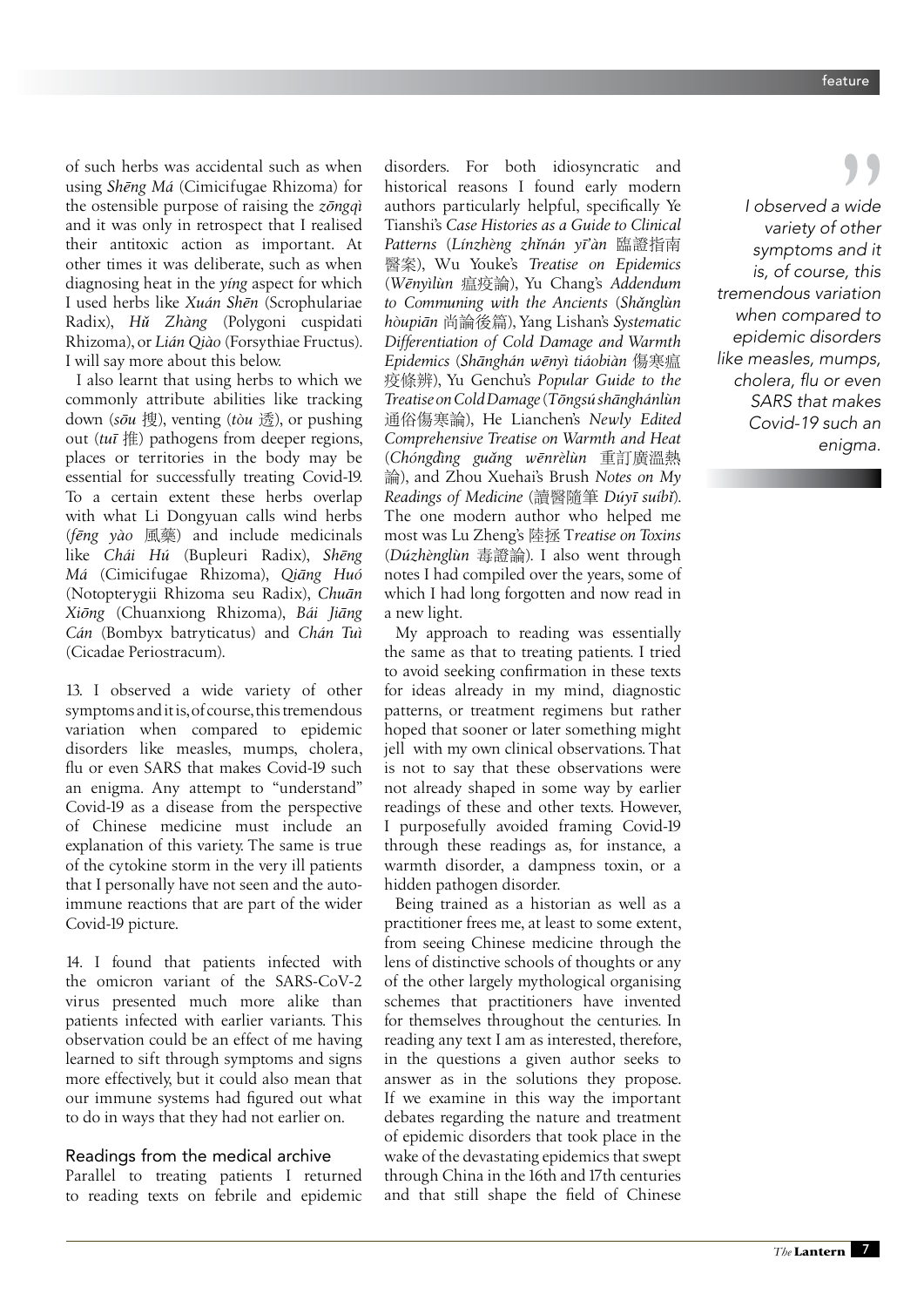*Are epidemics a categorically different type of disorder when compared to feverish disorders caused by the contraction of external pathogens like wind, cold, heat or dampness?* 

of paramount importance:

medicine today, three questions seem to me<br>
of paramount importance:<br>
Are epidemics a<br>
categorically different<br>
type of disorder when<br>
disorders caused by the contraction of 1. Are epidemics a categorically different type of disorder when compared to feverish disorders caused by the contraction of external pathogens like wind, cold, heat or dampness? Advocates of the *Treatise on Cold Damage* constituting the vademecum for all disease would answer this question with "no", but so too might some physicians generally put in the *wënbìng* camp. They would, however, disagree with the hardline cold damage people about the fact that the Treatise does not contain therapeutic strategies for externally contracted warmth or damp-warmth disorders.

> 2. Irrespective of what answer one gives to the first question, do epidemic disorders imply a different disease process when compared to feverish disorders caused by the contraction of external pathogens like wind, cold, heat or dampness? Again, hardline cold damage people would say "no", and so too would some *wënbìng* authors. Some of the authors in the *wënbìng* camp, however, would say that epidemic disorders constitute a different type of illness to seasonal colds or flu.

3. Irrespective of what answer one gives to the first two questions, do epidemic disorders require a categorically different therapeutic approach when compared to disorders that are caused by the contraction of external pathogens like wind, cold, heat or dampness? Once again, the cold damage hardliners would say "no". In the *wënbìng* camp, some authors would say "yes" because *wënbìng* disorders for them are epidemic disorders. Another group also would say "yes" but argue that treating epidemic disorders is different from treating other types of *wënbìng* disorders. A third group would say it depends on the type of epidemic disorder.

It is not my intention to discuss here the many different permutations that various authors have offered in answering these questions. Table 1, which I have culled from the work of He Lianchen and my own reading notes, summarises one possible scheme, a solution that has helped me to find meaning (or pattern) in the disparate clinical observations of the previous section.

## Other medical traditions

A third position from which to triangulate Covid-19 is provided by the observations and thoughts provided by other medical systems and their practitioners. Specifically, I have

|                                 | <b>Newly contracted</b><br>seasonal disorders<br>(xīngǎn shíbìng 新感)                                                                                                                             | <b>Epidemic disorders</b><br>(wēnyì 瘟疫)                                                                                                                                                                                                                                                  |
|---------------------------------|--------------------------------------------------------------------------------------------------------------------------------------------------------------------------------------------------|------------------------------------------------------------------------------------------------------------------------------------------------------------------------------------------------------------------------------------------------------------------------------------------|
| Cause                           | Seasonal pathogens (cold, wind, heat,<br>dryness, dampness).                                                                                                                                     | Epidemic toxins or specific disease-<br>causing qi (záqì 雜氣, lìqì 癘氣)                                                                                                                                                                                                                    |
| <b>Entry</b>                    | Skin, airways or digestive tract.                                                                                                                                                                | Airways or digestive tract, blood                                                                                                                                                                                                                                                        |
| <b>Disease</b><br>development   | From exterior to interior (irrespective<br>of whether this is conceived in terms<br>of the six divisions, wèi-qì-yíng-xuè,<br>exterior/interior, or any other mode of<br>imagining bodily space. | From interior to exterior (blood to qi/<br>wèi aspect, membrane source to six<br>divisions)                                                                                                                                                                                              |
| <b>Symptoms</b><br>at onset     | Chills (even if slight and transitory) and<br>fevers.                                                                                                                                            | Fever without aversion to cold.                                                                                                                                                                                                                                                          |
| <b>Early-stage</b><br>treatment | Sweating (hàn 汗) or venting (tòu 透);<br>if caught early can be cured with one<br>dose.                                                                                                           | Even repeated sweating or venting will<br>not effect a resolution but may, in fact,<br>aggravate the condition.                                                                                                                                                                          |
| <b>Tongue</b>                   | No change in tongue or tongue coat<br>at onset; as pathogen moves inward<br>fur changes from white to<br>yellow to black and becomes dry;<br>body becomes crimson.                               | Coating already at onset thick and<br>white, or thin yellow, or powdery, or a<br>mixture of colours, or white but dry;<br>tongue body can also be red or dark<br>at beginning, at all stages signs point<br>to presence of heat in interior even if<br>intermixed with phlegm or stasis. |
|                                 |                                                                                                                                                                                                  |                                                                                                                                                                                                                                                                                          |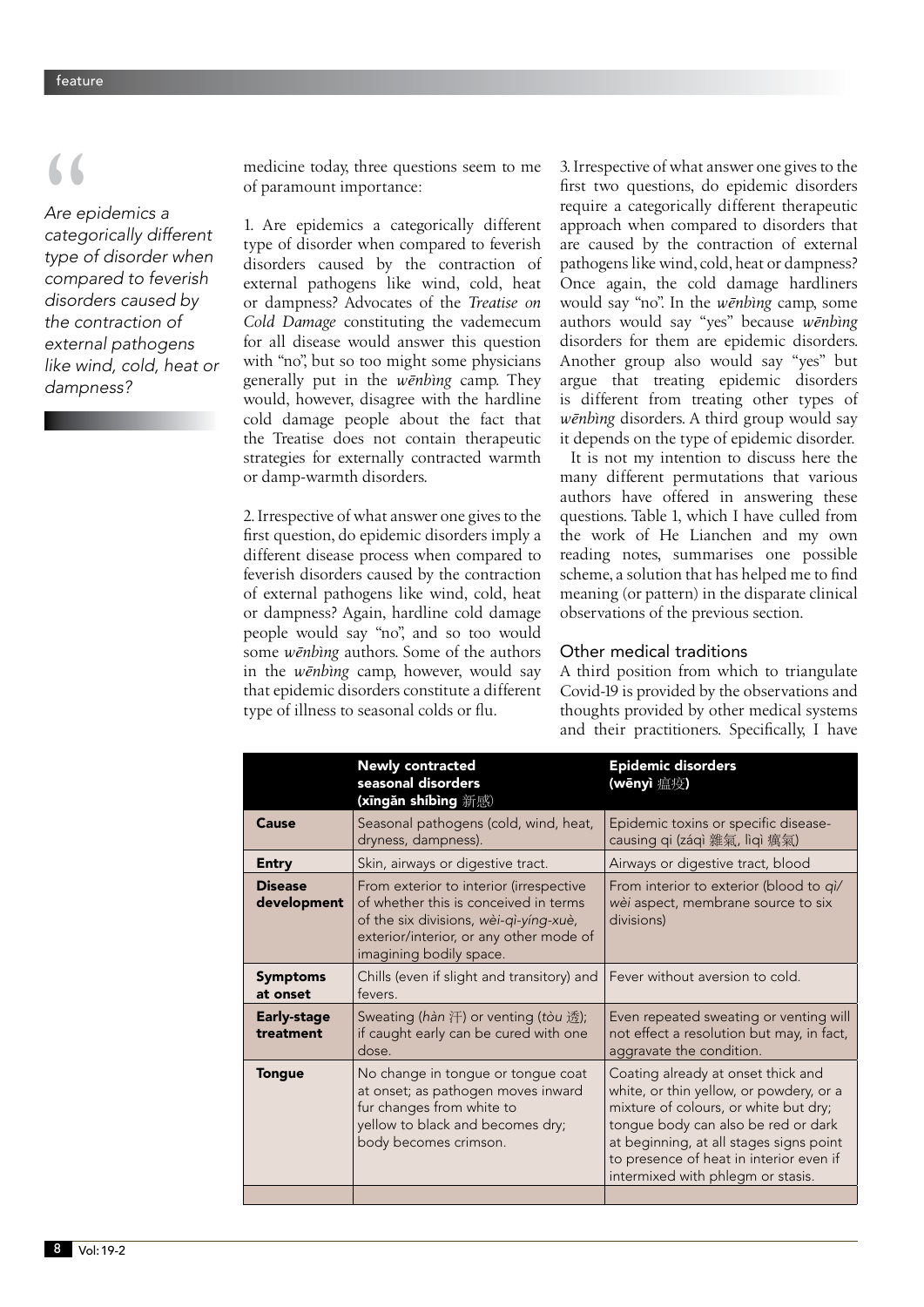noted that a number of different osteopaths independently of each other have described a sensation of "stickiness" among infected patients in the rhythms and flow of fluids that they are experts at palpating. I consider this a very important observation because it derives from direct somatic experience rather than the imposition of pre-existing analytic schemes onto observed phenomena.

Biomedicine constitutes another inevitable reference point. I have found the constantly evolving nature of the biomedical understanding of the virus, the disease, approaches to treatment, as well as the internationally collaborative nature of many of these efforts impressive. I cannot help to contrast this with the oftentimes parochial nature of goings-on in the field of Chinese medicine, where the general tenor of discussion was that of validating what one already knows or does, rather than questioning it.

I am not an expert virologist, epidemiologist or ICU clinician. Nor do I think Chinese medicine should be guided by the translation of biomedical ideas and approaches into the domain of Chinese medicine. Rather, similar to sorting through the medical archive, my personal strategy has been one of "selective attention" if you will. By that I mean an openness towards engagement with biomedical information without any attempt at forced or forceful integration.

Once more, I use a list format to present the information I have found useful so far. This list has been compiled with the help of my friend and colleague Dr Gudrun Kleinrath, a biomedical physician and Chinese medicine practitioner from Austria, who in turn consulted some eminent frontline clinicians.

1. Biomedicine physicians agree that Covid-19 is a new disease entity. One of its main features is the fact that pathological changes can occur in many different tissues and organs throughout the body resulting in a very changeable clinical picture. Hence, Covid-19 is sometimes referred to as "the chameleon disease". Even in the same family of patients this picture can vary enormously.

2. Presenting symptoms and signs and onset rarely correspond to the triad of fever, a sore throat and dry cough initially proposed to

be definitive of Covid-19. Headaches, body aches, runny nose or nasal congestion, nausea and vomiting appear to be prevalent. Gastrointestinal symptoms were very common during the first wave in the spring of 2020. By early 2022 physicians in Austria had encountered four waves, each of which presented with slightly different symptoms at the onset.

3. Patients with severe forms of Covid-19 requiring treatment in an intensive care unit generally present with high fever (>40° C) that is difficult to bring down, extreme weakness, dyspnoea and hyperventilation. Physicians describe a new and different type of lung symptoms. Patients have significant hypoxia (blood oxygenation below 70 per cent and partial pressure of oxygen below 40pO2) but are able to sit up and bed and talk. Physicians treating Covid-19 patients in ICUs describe their treatment as extremely demanding, partly because existing strategies often do not work and also because each patient requires individually specific treatment.

4. Known risk factors in the development of more severe forms of Covid-19 are overweight and diabetes. One physician observed that stress and intense sports activity also often result in more serious disease.

5. Pulmonary pathologies present differently than more conventional forms of pneumonia and pneumonitis. A dry cough, phlegm that is difficult to expectorate and oxygenation requiring extremely high pressure are typical. The lung tissue changes leading to the typical radiography pictures of "white lungs". Treatment with corticosteroids to suppress inflammation and antibiotics are standard, the latter also because some physicians think that bacteria themselves become infected. Fungal superinfections, to which diabetic patients are particularly predisposed, represent an additional risk.

6. It has been postulated that pathological changes of the endothelium may be responsible for the fact that pathological changes can occur in virtually all bodily organs. Especially during the first wave of Covid-19, thromboembolisms were common.

*I have found the constantly evolving nature of the biomedical understanding of the virus, the disease, approaches to treatment, as well as the internationally collaborative nature of many of these efforts impressive.*  "<br>"<br>"<br>"<br>"<br>ature"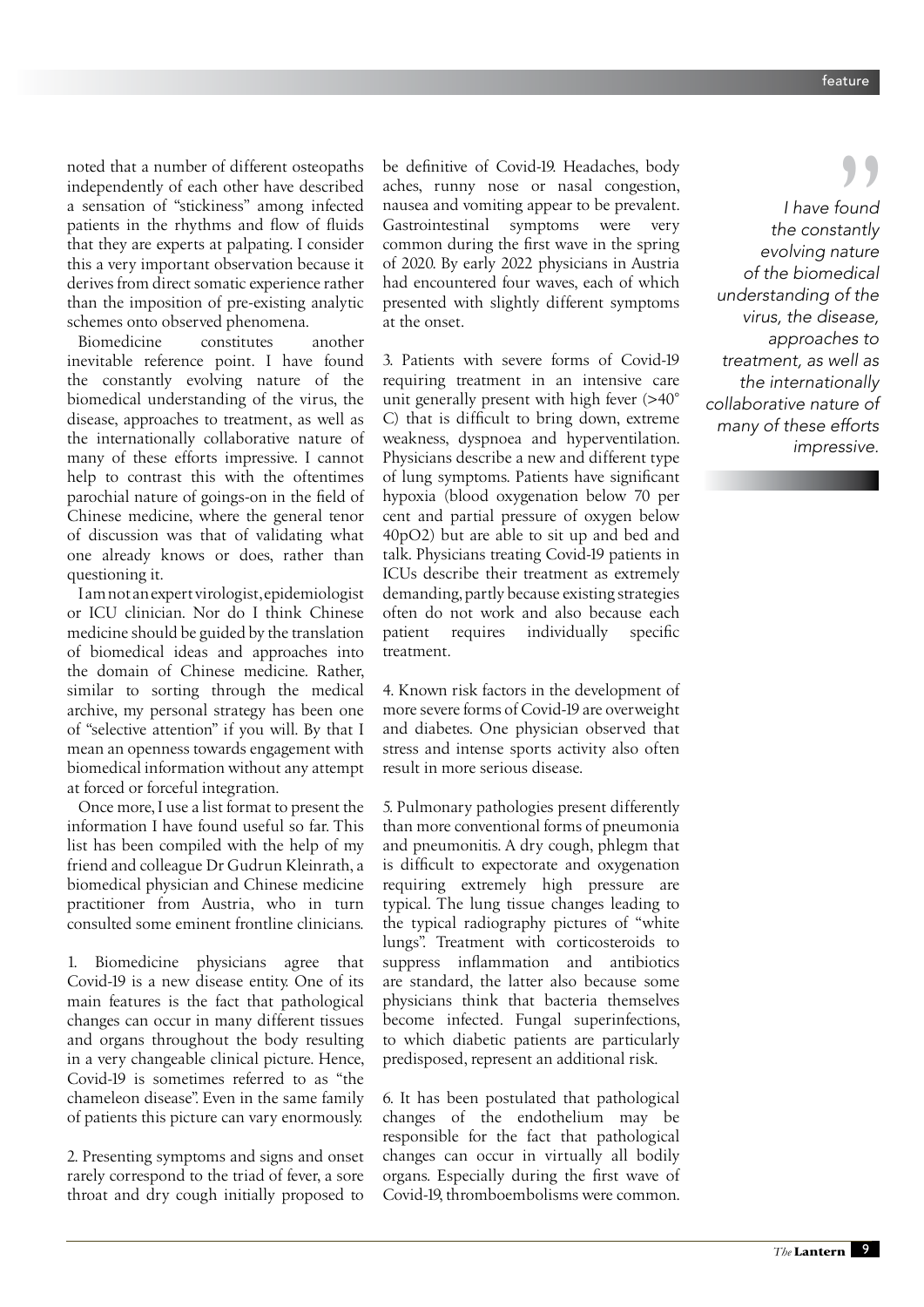

GONG TINGXIAN'S CHEAT SHEET

## Key herbs for myriad diseases

From the first scroll/ folio of his encyclopedic Ming-era work Wàn Bìng Huí Chūn (萬病回春 Restoration of Health from the Myriad Diseases), Gong offers a guide of the main herbs we should use for all human illnesses

**Incessant white dysentery is due to qi deficiency:** Bai Zhu and Fu Ling.

**Incessant red dysentery is associated with blood deficiency:** Dang Gui and Chuan Xiong.

**Diarrhea:** Bai Zhu and Fu Ling.

**Watery diarrhea:** Hua Shi. **Incessant diarrhea:** He Zi and Rou Dou Kou.<sup>1</sup>

**Sudden turmoil:** Huo Xiang and Ban Xia.

**Vomiting:** Ginger juice and Ban Xia.

**Cough and counterflow:**  Shi Di.

**Acid regurgitation:** Cang Zhu and Shen Qu.

**Clamoring stomach:**  Ginger-fried Huang Lian and dry-fried Zhi Zi.

**To normalize the qi:**  Wu Yao and Xiang Fu.

**Focal distention:** Zhi Shi and Huang Lian.

1. Or one can add *Chai Hu* and *Sheng Ma* to uplift the sunken qi, and the diarrhea will self-resolve.

7. Covid patients can present with longterm sequelae. Among patients in ICUs these include fatigue, pulmonary deficiency, multiple organ damage, neurological disorders, and psychiatric problems. Among patients who did not require intensive care long term fatigue, memory problems, brain fog, loss of taste and smell that can endure for a long time, severe damage to the mucous membranes of the airways, throat pain without visible inflammation on inspection, and chronic cough that does not respond to conventional treatment are commonly observed symptoms. Engaging in bodily activity before the disease has been completely resolved often leads to setbacks.

## Part 2

## A first triangulation

In this section I will make an attempt to draw the various bits and pieces of information presented in Part 1 into something more coherent. I want to emphasise once more that I do not insist that this coherence is the best possible one and even less so that it presents "the truth". At the same time, it is what currently makes sense to me and what guides my own evolving approach to treating Covid-19. In that sense, I do not just present it as an opinion pulled out of thin air but as a considered hypothesis to be rejected, modified or improved on the basis of equally careful thought, evidence and argumentation and not simply because it does not fit one's preferred school of thought.

1. I find it easier to say what kind of disease Covid-19 is not than to say what it is. Given its relatively slow development when compared to say meningitis, measles or even influenza I do not think Covid-19 is a windheat disorder. This seem to be confirmed also by the fact that even as the illness progresses, consumption of the body fluids due to heat and dryness is not an invariable aspect of this progression. It is quite the opposite, in fact, as fluids tend to accumulate. I also do not think Covid-19 is a damp-warmth disorder because I have rarely come across key symptoms and signs like low-grade fever that is worse in the afternoon or a sense of oppression in the chest and epigastrium at the onset. I already pointed out that almost none of the patients I have seen presented

in the way I expected after having read early reports from China. The case for Covid-19 being caused by a type of damp-cold toxin is, therefore, also not as clearcut to me as it is sometimes claimed to be. In fact, the apparent ability of the virus to continuously change and adapt suggests wind rather than dampness as an important characteristic of the pathogen.

Perhaps, therefore, it is most prudent for now to simply view SARS-CoV-2 as one of Wu Youke's miscellaneous types of qi (*záqì* 雜氣), a pathogen that produces a recognisable disease in people independent of their constitutions. In fact, I have been struck by the ubiquity of attempts within Chinese medicine discourse to frame Covid-19 as some kind of seasonal-pathogen disorder, even when Wu Youke is invoked as an influence (i.e. "damp-cold epidemic toxin" rather than "*xyz záq*ì").

2. The initial entry point of the virus in most cases is through the nose and it is in the mucosa of the upper nasal passages and throat that it initially replicates. Because in Chinese medicine the nose is associated with the Lungs, because the more serious forms of Covid-19 are associated with pulmonary disease, and because the upper airways also constitute an important entry point for pathogens in Chinese medical theory (specifically in epidemic disorders), many Chinese medicine practitioners have concluded that the exterior (whether conceived of as *taiyang*, *wèi*-aspect, or *taiyin*-Lungs) also constitutes the first place of engagement between the body's upright qi and the SARS-CoV-2 pathogen.

I am less sure about this. Most of the earlystage patients I have seen presented with some form of alternating chills and fever rather than concurrent chills and fever. Those with chills only, or with chills and fever, invariably also presented with symptoms like a sore throat, bitter taste or dizziness that suggested to me this was not a purely exterior disorder.

From a territorial perspective the body's half-exterior/half-interior is constituted by all those bodily spaces that do not clearly belong to either the exterior or the interior. What precisely is included or not on the basis of this definition is, of course, open to discussion. Classical texts specifically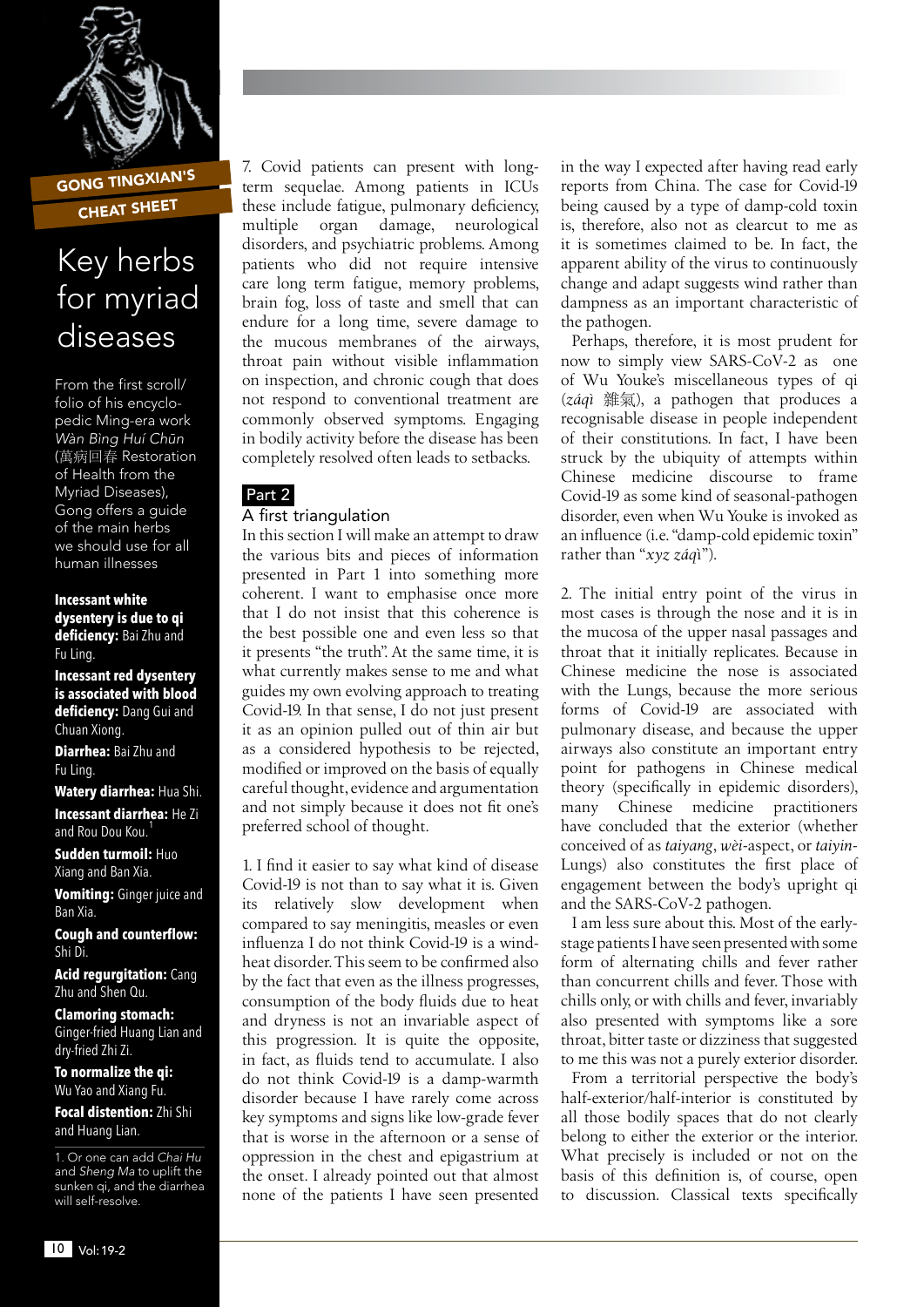include the *còulî* 腠理 (the interstices and textures of the skin), and the Gall Bladder because of its status as a strange organ that is a *fû* but stores like a *zàng*. The lining of the body's cavities is also now widely accepted as representing a half-exterior/half-interior space. Some authors also include sense organs like the ears and nose, which open towards both the exterior and interior. This claim is supported by the fact that conditions like middle ear and sinus infections often respond very well if treated as half-exterior/ half-interior disorders. Most of the earlystage symptomatic patients I have treated also improved with *Chái Hú* (Bupleuri Radix) type formulas, suggesting to me that the half-exterior/half-interior and not the exterior is, indeed, the initial location of the SARS-CoV-2 pathogen in the body.

Although the body's half-exterior/halfinterior is often automatically equated with the *shaoyang* domain I suggest to suspend this linkage for the time being. In doing so I follow the 17th century commentator Ke Qin 柯琴, widely accepted as one of the foremost authorities on the *Treatise on Cold Damage* in the history of East Asian medicine. Ke Qin thinks of each of the six domains as possessing an exterior, interior and half-exterior/half-interior. For instance, if the muscles are considered to constitute the *yangming*'s exterior and the intestines its interior, the stomach duct (in as much as it can be cleared by way of vomiting) and even the chest (in as much as it can be cleared by expectoration) can be considered to be its half-exterior/half-interior. That is, the localisation of a pathogen in the exterior, interior and half-exterior/half-interior defines the appropriate treatment strategy (sweating, purging and harmonising/ emesis) while the diagnosis of the domain leads to the appropriate medicinals for that purpose (*Chái Hú* [Bupleuri Radix] or *Zhï Zî* (Gardeniae Fructus), for instance).

Another important tradition of thought in Chinese medicine relevant to the treatment of epidemic disorders furthermore links the half-exterior/half-interior to the *móyuán* 膜 原, often translated as membrane source, rather than the *shaoyang*. I will discuss the *móyuán* in more detail later in this paper. For the time being I merely want to note that while thinking of the body's half-exterior/

half-interior as the initial location of the SARS-CoV-2 pathogen in the body suggests particular treatment strategies, it does not tie us down to a particular treatment approach or choice of medicinals/formulas.

3. What about asymptomatic patients who have positive tests but never any symptoms, or those patients who at the onset also present with body pain, diarrhoea/constipation, or other symptoms that do not belong to the half-exterior/half-interior? First of all, as outlined above I have not encountered many patients in whom this was the case. Secondly, unless we want to relinquish any attempt to think of Covid-19 as a "disease" (which it clearly is) some kind of explanation is needed. There may be faults in the logic of my own attempt at explanation, but it is at least a start.

Assuming that SARS-CoV-2 pathogen initially lodges in the half-exterior/halfinterior, the body would then seek to expel it from there. To this end it has to use the exit routes that lead to the outside via the exterior or the interior. Assuming the body is capable of doing this and these territories are not obstructed this process can be asymptomatic. If, however, obstructions are present or emerge in the process of elimination, symptoms will occur. The precise nature of these symptoms will depend on the constitution of the existing terroir and the nature of the pathogen. For instance, in a patient already encumbered by dampness this will probably manifest as dampness obstruction in the exterior or difficult, sticky bowel movements. In another, it could be cold or heat constraint in the exterior. This explains the wide-variety of possible symptoms with which patients can present at this stage. It also explains why omicron patients present differently than those with earlier variants. By following this effort and unblocking the obstruction with the correct strategy, the patient should recover relatively quickly.

4. Assuming that exterior symptoms are manifestations of a process of elimination but not indicative of where the pathogen is primarily located, it follows that a purely dispersing strategy at the onset may be insufficient or even counter-productive because it diverts resources from where they **Abdominal fullness:**  Da Fu Pi and Hou Po.

**Edema:** Zhu Ling and Ze Xie.

**Tenesmus followed by heavy sensation:** Mu Xiang and Bing Lang.

**Incessant white dysentery is due to qi deficiency:**  Bai Zhu and Fu Ling.

**To unbind the middle jiao:**  Sha Ren and Zhi Ke.

**Accumulations and amassments:** San Leng and E Zhu.

**Accumulations on left side are dead blood:** Tao Ren to disperse knots.

**Accumulations on right side are food amassment:** Xiang Fu and Zhi Shi.

**Accumulations in centre are phlegm-fluids:** Ban Xia. **Jaundice:** Chen Hao.

**To tonify yang:** Huang Qi and Fu Zi.

**To tonify yin:** Dang Gui and Shu Di.

**To tonify Qi:** Huang Qi and Ren Shen.

**To tonify blood:** Dang Gui and Sheng Di.

**To bust up static blood:** Gui Wei and Tao Ren.

**To lift up qi:** Sheng Ma and Jie Geng.

**Consumption heat with exhausting phlegmcough:** Zhu Li and Tong Bian.

**Sudden and violent vomiting of blood:**  Da Huang and Tao Ren.

**Chronic vomiting of blood:**  Dang Gui and Chuan Xiong. **Nosebleeds:** dried Huang Qin and Shao Yao.

**To stop bleeding:** 京墨 Jing Mo<sup>2</sup> and  $\pm$   $\text{H}$  Jiu Zhi<sup>3</sup>.

**Blood in the urine:** Zhi Zi and Mu Tong.

2.Brush ink. 3.The juice pressed from green onions.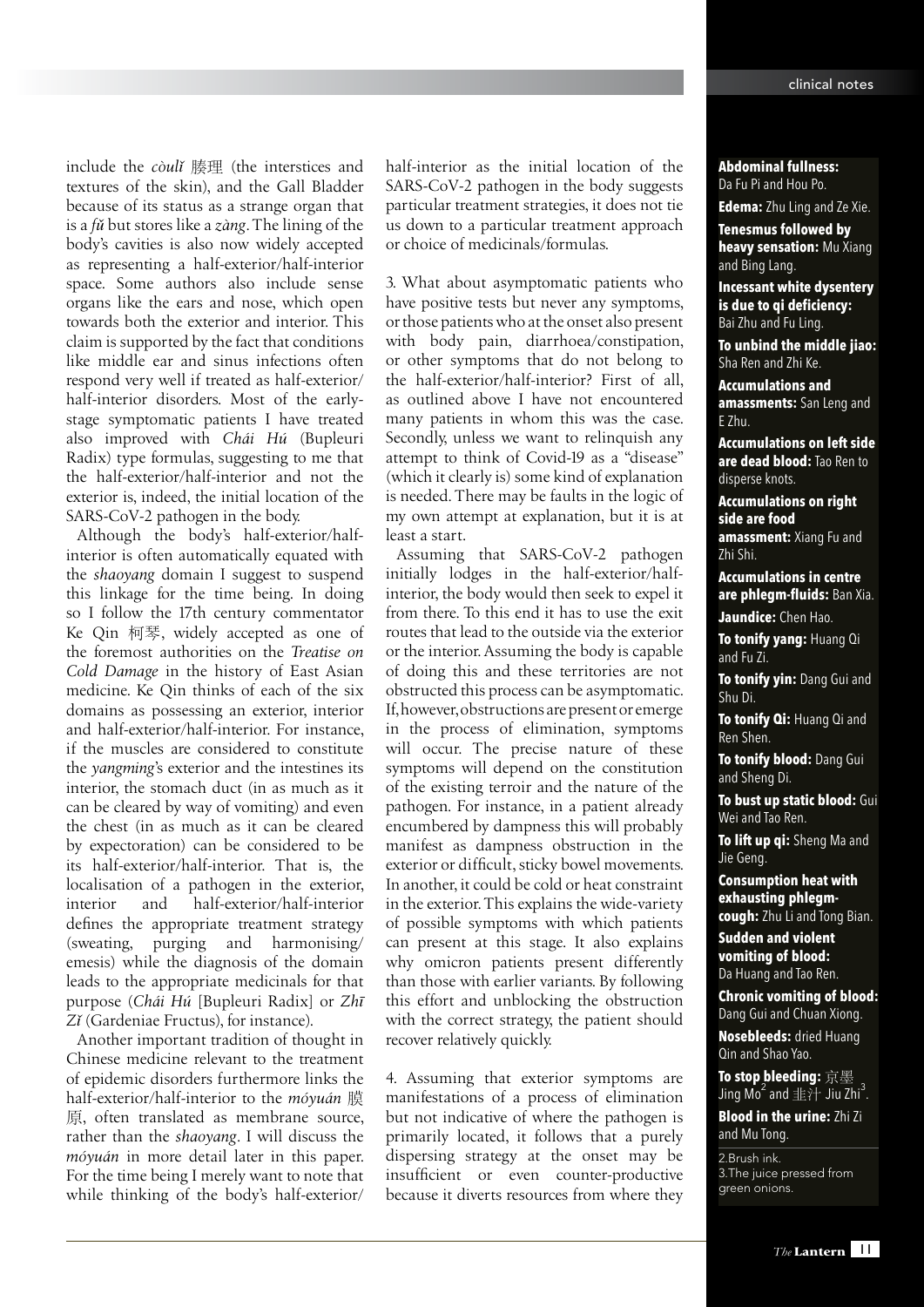*In most patients with stasis at the yíng/xuè aspect I have treated, heat was not a primary factor.* **||**<br>|n mo<br>|stasis<br>|aspec

are really needed. This is precisely what early modern authors tell us about the difference between seasonal pathogens located in the exterior and epidemic pathogens emitting from deeper within the body via the exterior. The former require diaphoretic strategies at the onset, the latter only if and when exterior patterns develop in the course of the disease. Not just physicians but our bodies, too, can make mistakes such as initiating a dispersing strategy when this is not appropriate. This dispersing strategy will generate heat and exhaust body fluids. It could account for the observation that some patients present with strong heat symptoms such as a dry throat that feels as if it cut with a knife even though the throat does not look inflamed and heat sensations in the chest accompanied by an unproductive cough but no thirst or thirst for warm drinks. This type of inappropriate reaction can also exhaust the body's qi and explain why some patients present with severe exhaustion of qi and/or yang quite early on, including collapse and desertion patterns. In such cases it is important to restore the body's qi and/or yang while simultaneously directing it towards dislodging the pathogen from its real location. Depending on the presentation this can be a step-by-step process or it can be done with a single formula. *Xiâo Chái Hú Täng* (Minor Bupleurum Decoction) is a formula that both tonifies and harmonises, as is *Chái Hú Guì Jiäng Täng* (Bupleurum, Cinnamon Twig, and Ginger Decoction). In other cases, I have used *Zhì Fù Zî* (Aconiti Radix lateralis praeparata) based formulas to safeguard the yang and *Huáng Qí* (Astragali Radix) and *Rén Shën* (Ginseng Radix) based formulas to tonify the qi before shifting focus, once more, on eliminating the pathogen.

5. If the pathogen is not expelled at this stage, I believe Ye Tianshi's *wèi-qì-yíng-xuè*  doctrine of pathogen progression provides a good account of what happens next. In Ye Tianshi's conception, a disease in the halfexterior/half-interior is a qi aspect disorder. If it does not resolve, it will either move into the interior (*yangming*) or into the *yíng-xuè* aspect. *Yangming* interior patterns present with obstruction of bowel movement or urination that need to be treated by way of downward draining.

Precise definitions of what *yíng* and *xuè* are and how they differ from each other in terms of their materiality, on the other hand, are concepts that remain contested to this day. I follow Zhou Xuehai, for whom *yíng* denotes something akin to "fluid dynamics" (i.e., the "flowiness" of what is contained in the vessels as constituted by its materiality), whereas *xuè* denotes the materiality of all bodily tissues that is not encompassed by *jin* and *ye* fluids. This account explains why stasis in the vessels does not simply equate to blood stasis but also includes encumberment of the fluid portion of the circulating blood manifesting as dampness and phlegm in the vessels.

Ye Tianshi makes three important statements about what happens and what needs to be done when pathogens enter into the *yíng* and *xuè*.

First, the pathogen needs to be pushed back into the *qì* and/or or *wèi* aspects. I read the *wèi* aspect as constituting the body's exterior and the *qì* aspect as the body's interior from where pathogens can be expelled respectively by way of diaphoresis or purging/downward draining. This is to prevent a rupturing of blood vessels, a common occurrence in epidemic disorders but also sepsis, which from a Chinese medicine perspective can be conceived of as a desperate attempt by the body to eliminate the pathogen from the blood vessels directly. Second, we need to ensure continued circulation. Third, we need to prevent and control wind, which ensues when the circulating blood no longer acts as "the mother of qi" holding and controlling the qi that moves it.

However, whereas Ye Tianshi's *Treatise on Warmth and Heat* focuses on pathological changes in the *yíng/xuè* aspects consequential to heat pathogens, SARS-CoV-2, as argued above, is probably not a hot pathogen. I say this because in most patients with stasis at the *yíng/xuè* aspect that I have treated, heat was not a primary factor and acrid warming herbs like *Däng Guï* (Angelicae sinensis Radix), *Chuän Xöng* (Chuanxiong Rhizoma), and *Hóng Huä* (Carthami Flos) proved effective. Hence, whatever heat is observed at this stage is most likely the consequence of stasis and constraint rather than its cause. I think this also affords a good explanation of the "stickiness" observed by osteopathic colleagues, and the increasing biomedical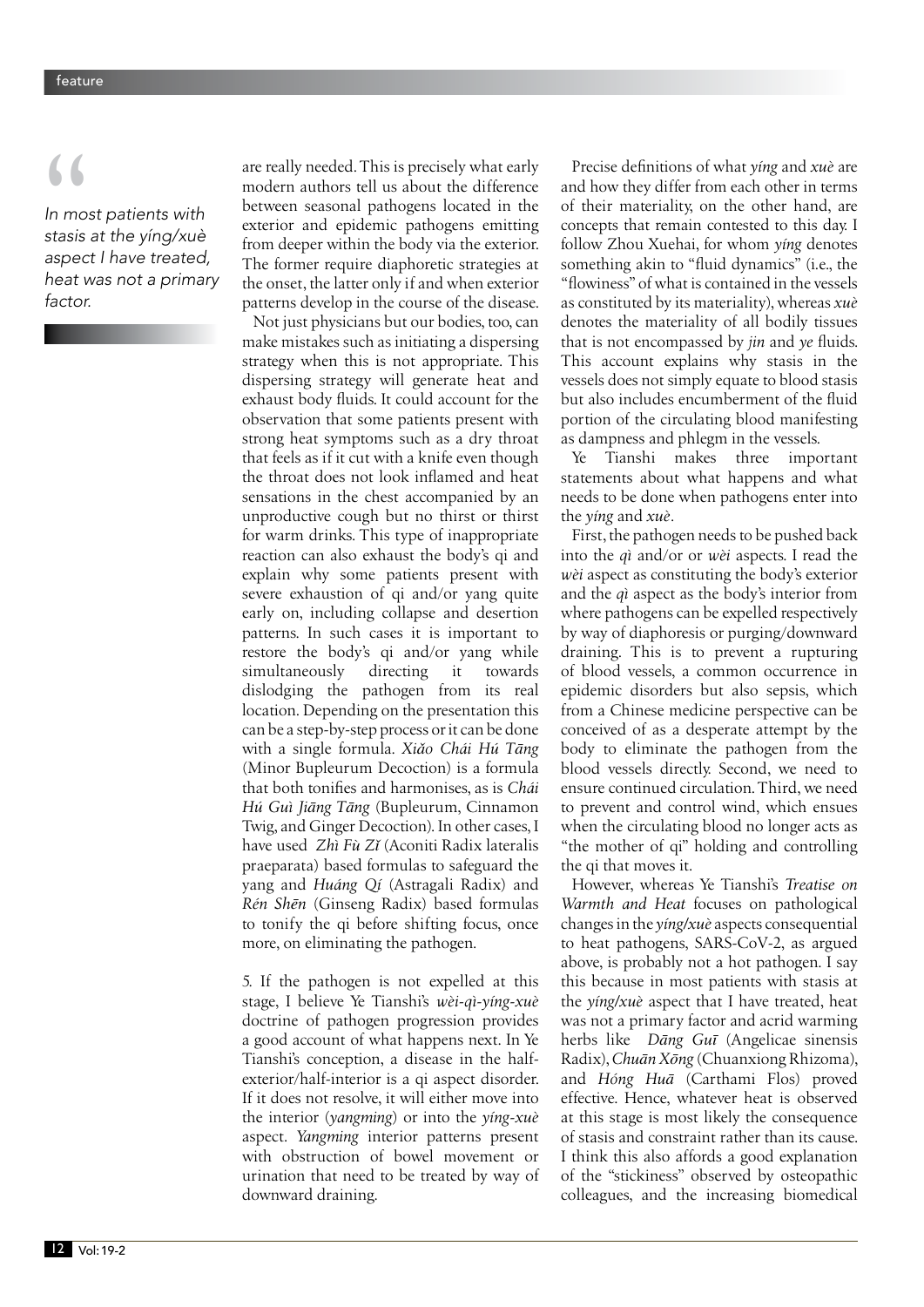awareness of micro-clots and endothelial pathology at the heart of Covid-19 pathology. It also explains the frequent presence of the wind symptoms not accompanied by fire that I have observed.

From a Chinese medicine perspective, we can make further important distinctions by integrating an awareness of the different locations at which disease at the *yíng*/ *xuè* aspects can occur. If the pathology is located in the more superficial networks and conduits, there might be localised pain, numbness, or coldness. If it is located in the extraordinary vessels, we may observe menstrual problems or counterflow in the *chöngmài*. If it is located in specific organs, we might see organ pathologies also from a biomedical point of view.

In terms of treatment, I initially simply focused on moving blood and treating wind and this provided reasonably good results. Not only would the symptoms and tongue change, often very quickly, but the regular occurrence of new symptoms like headaches, dizziness, or loose stools indicated to me that a resolution via the exterior or interior was being initiated. At this stage, shifting towards a strategy that supported these elimination processes was often helpful. However, because this did not always lead to a complete resolution, I now think that merely moving blood, treating wind and relying on the body itself to shift the pathogen is not sufficient. Rather, Ye Tianshi's adage of actively moving the pathogen back into the *qì/wèi* aspects should be integrated into treatment at this level. I will discuss this in some more detail in the next section.

6. Once the pathological process has been moved from the *yíng/xuè* to the *wèi/qì* aspects it is my experience that patients report a distinct change in their subjective experience of the illness process. They may still have symptoms but they know that something has shifted, that it is their body that is now in control and no longer the virus/pathogen. I have found the experience of crossing this threshold to be an important stage post to aim for as well as a reliable prognostic indicator. At this point, I would focus on eliminating whatever obstructions or deficiencies are still present. I also have followed Ye Tianshi's adage to stop treatment

when the patient is 80 per cent better. After that, it is best to let the body take over and not fall into the trap of over-treatment.

7. I view long Covid as being characterised by a pathological process that comprises three different aspects: non-resolved processes of stasis due to blood and phlegm in the networks; damage to qi, yin or yang; and continued reactions to a pathogen that has been contained but not eliminated.

## A second triangulation

I outlined in the previous section how my initially disjointed attempts to treat Covid-19 patients gradually led me to towards Ye Tianshi's ideas regarding the progression and treatment of feverish disorders. However, because Covid-19 does not present as a warm pathogen disorder (*wënbìng*) in the way Ye Tianshi describes them, at least not in the majority of the cases that I have treated, I did not find the specific treatments outlined in his *Treatise on Warmth and Heat* (*Wënrèlùn* 溫熱 論) or Wu Jutong's *Systematic Differentiation of Warmth Disorders* (*Wënbìng Tiáobiàn* 溫 病條辨) all that useful. The same applies to other texts in the *wënbìng* tradition that focus on newly contracted (*xïn gân* 新感) warmth, heat and damp-warmth pathogens.

In this section, I will therefore look at Covid-19 from the perspective of hidden pathogen (*fúxié* 伏邪) disorders, which constitutes a second important approach within the *wënbìng* tradition. Once more, I will neither provide a detailed historical analysis of the development of this branch nor of my own thinking. Rather, I want to highlight how viewing Covid-19 from the perspective of hidden pathogens (*fúxié*) disorders may be useful in drawing up effective treatment strategies.

1. As outlined in Section 3, some authors in the history of Chinese medicine have employed the concept of hidden pathogens (*fúxié*) to distinguish more serious epidemic diseases (*wënyì* 瘟疫) from less serious externally contracted seasonal disorders (*wàigân shíbìng* 外感時病). While the latter elicit a defensive response as soon as the body becomes aware of the presence of a pathogen, the former enter into the body by stealth, so to speak, and only cause symptoms when

*I want to highlight how viewing Covid-19 from the perspective of hidden pathogens (fúxié) disorders may be useful in drawing up effective treatment strategies.* |<br>| hlight<br>|vid-19<br>| ective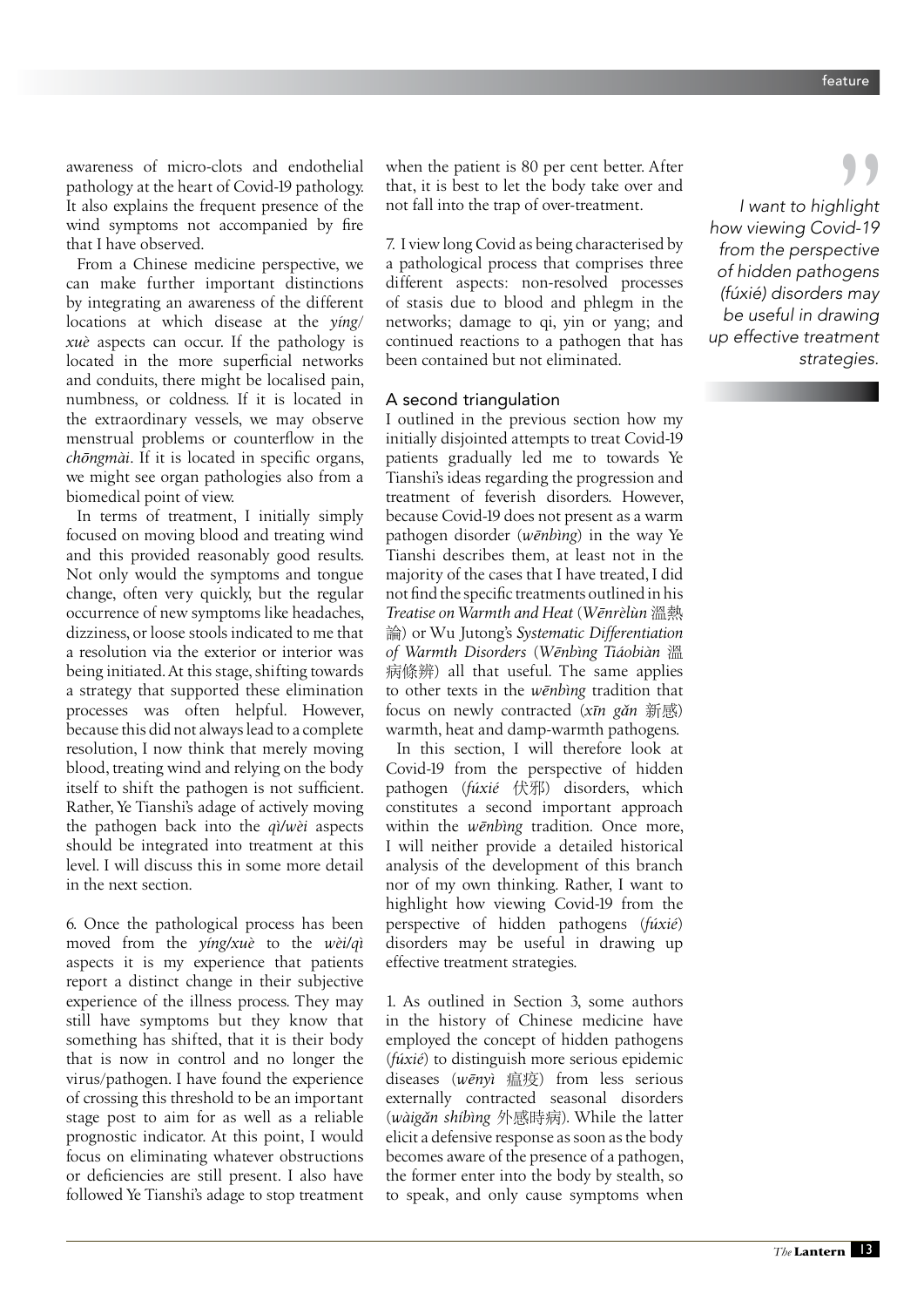*Hidden pathogens (fúxié) begin somewhere in the interior of the body or, put negatively, these diseases do not necessarily show typical exterior symptoms at the onset.* **| ||**<br>Hidde<br>(fúxié,<br>some

they begin to emerge from the body's interior.

2. A range of different places where pathogens can potentially hide have been suggested. With reference to epidemic disorders, the Kidneys, the blood, and the somewhat mysterious membrane source (*móyuán* 膜 原) are the most important of these hiding places. To begin with, I found it helpful to concentrate on the similarity between these perspectives rather than their differences. As far as I can make out, this common ground consists of two shared assumptions. First, that hidden pathogens (*fúxié*) begin somewhere in the interior of the body or, put negatively, that these diseases do not necessarily show typical exterior symptoms at the onset. Second, that pathogens are difficult to dislodge from their hiding place by conventional strategies or, again put negatively, that symptoms and signs such as a body aches accompanied by a lack of sweating or constipation accompanied by thirst are not resolved by conventional strategies like sweating or draining downward.

Instead, treatment must facilitate the expression of the hidden pathogen from its place of hiding and only thence towards the exterior. A typical example is the use of herbs like *Shëng Má* (Cimicifugae Rhizoma) and *Gé Gën* (Puerariae Radix) in the treatment of chicken pox, which are prescribed specifically to expel a toxin from the blood towards the exterior. Likewise, the primary goal of Wu Youke's famous *Dá Yuán Yîn* (Reach the Source Drink) is to dislodge pathogens from the membrane source (*móyuán*). Once this has been achieved a wide range of other symptoms may be produced depending on the exit route taken, which are then addressed by using new and different formulas or modifications to *Dá Yuán Yîn* (Reach the Source Drink).

Another way to put the above is to say that a pattern-based method of prescribing alone is insufficient to treat hidden pathogen (*fúxié*) disorders. Rather, hidden pathogens must be addressed with medicinals and formulas specific for that purpose. This is why the diagnosis of disease is so important here.

3. Besides the two examples already mentioned, I have long successfully employed *Shëng Jiàng Sân* (升降散 Lifting and Directing Downward Powder), a formula employed by the Ming dynasty physician Yang Lishan 楊 栗山 to dislodge hidden pathogens from the blood.1 Over time, I noticed that although moving blood in patients with long Covid ameliorated symptoms if blood stasis was an obvious part of the presentation, the use of herbs like *Shëng Má* (Cimicifugae Rhizoma) or Yang Lishan's *Shëng Jiàng Sân* considerably improved treatment outcomes.

4. Thinking of SARS-CoV-2 as a pathogen that has the ability to hide in distinctive bodily tissues may also help to explain the effectiveness of harmonising formulas used to resolve the half-interior/half-exterior in an earlier stage of the disease. An important ingredient in these formulas is, of course, *Chái Hú* (Bupleuri Radix). According to Zhou Xuehai, *Chái Hú* "governs the treatment of alternating chills and fever reflects because it is able to course and regulate damp-heat knotting qi. Hence, it clears and courses knotted heat in the *yíng* aspect but does not open or emit exterior pathogenic qi at the *wèi* aspect."2

*Shëng Má* (Cimicifugae Rhizoma), *Gé Gën* (Puerariae Radix), and *Chái Hú* (Bupleuri Radix) belong to a group of medicinals that Li Dongyuan calls "wind herbs" (*fëngyào* 風 藥). So does another herb I have found useful in treating Covid-19 especially in the presence of exterior symptoms, namely *Qiäng Huó*  (Notopterygii Rhizoma seu Radix). Today we think of Li Dongyuan's use of these herbs as strategies for facilitating the upward movement of qi in the treatment of prolapse and sinking Spleen qi. However, formulas like *Bû Zhöng Yì Qì Täng* (Tonify the Middle to Augment the Qi Decoction) were originally most likely composed by Li Dongyuan to treat epidemic fevers, specifically the plague.

I think it is possible to link Li Dongyuan's wind herbs, Wu Youke's membrane source (*móyuán*) and the venting of hidden pathogens from the interior to the exterior treating epidemics. This, however, necessitates a brief digression.

<sup>1.</sup> This formula contains *Chán Tuì* (Cicadae Periostracum), Bái Jiāng Cán (Bombyx batryticatus), *Dà Huáng* (Rhei Radix et Rhizoma), and Jiāng Huáng (Curcumae longae Rhizoma).

<sup>2.</sup> The original is: 其主寒熱往來,是疏理濕熱結氣之功 能,清疏營分之結熱,不能開發衛分之表邪.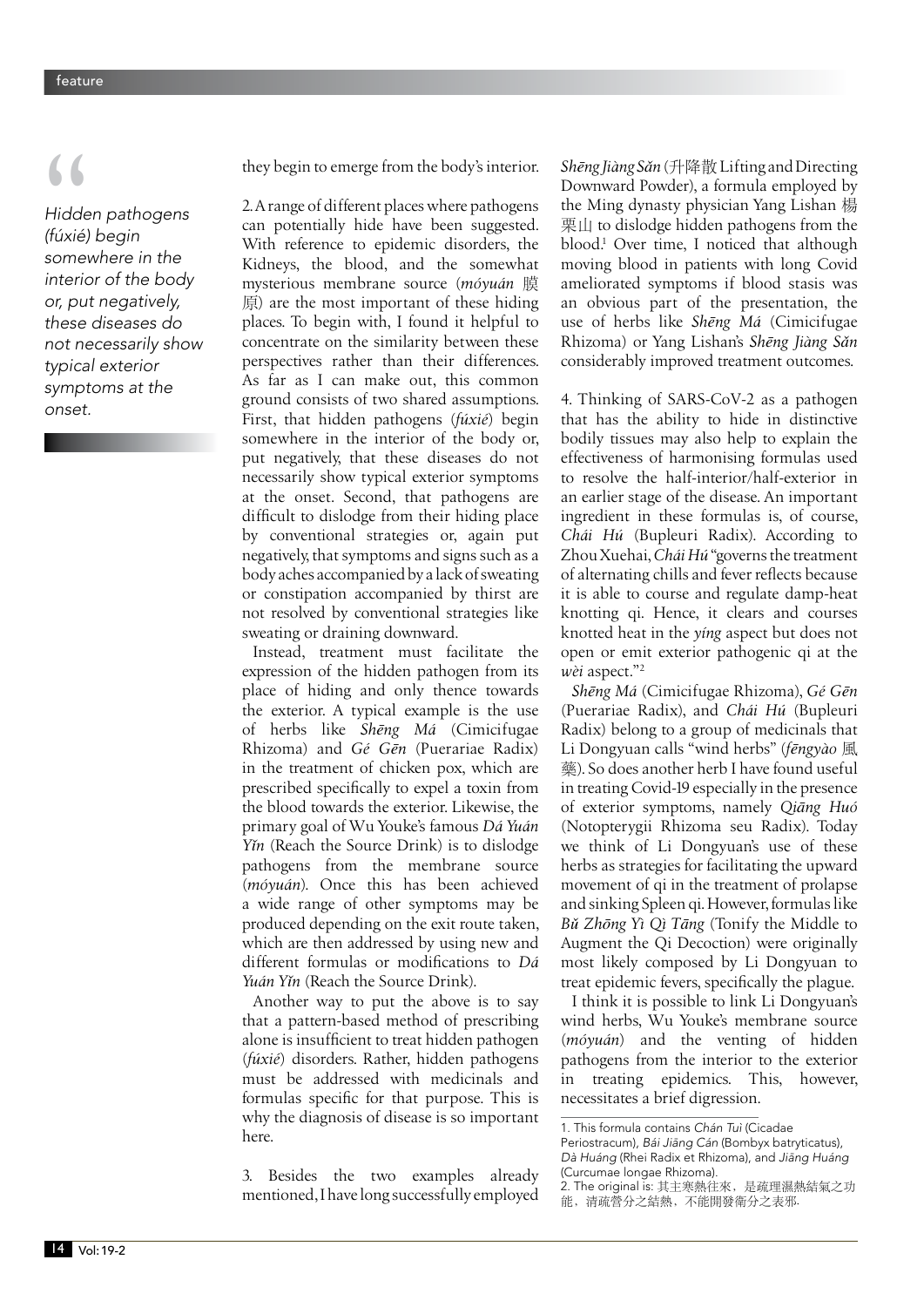## A digression: the móyuán

Wu Youke's critique of cold damage therapeutics in the understanding and treatment of epidemic disorders was a major turning points in the history of Chinese medicine. His ideas were so radical, in fact, that their full force is rarely accepted even today. Instead, his ideas are commonly assimilated to the very practices he opposed thereby neutering their challenge to orthodox thinking. His concept of the membrane source (*móyuán*) is a case in point.

Without getting into discussions about what anatomical structure(s) corresponds to the *móyuán*, we can simply note that it was conceived by Wu Youke as a space where particular kinds of pathogens (his miscellaneous qi) could hide from the defensive apparatus of the human body. Wu Youke specifically imagined the *móyuán* as lying outside the scope of the six domains (*liùjïng*) in terms of both the bodily territories they encompass and the patterns of pathology they describe. This explained to Wu Youke why cold damage treatments failed so disastrously during the devastating epidemics of the 17th century. Today, on the other hand, the *móyuán* is often treated as if it was simply another term for the *shaoyang* half-interior/half-exterior, and *Dá Yuán Yîn* (Reach the Source Drink) as just another formula for treating *shaoyang* half-interior/ half-exterior disorders. *Wënbìng* physicians, likewise, tend to subsume the *móyuán* to the triple burner and describe *Dá Yuán Yîn*  as a formula for damp-warmth disorders diagnosed by way of triple burner diagnostics.

Zhou Xuehai, a 19th century commentator whose critical reading of medical texts continues to inspire me, followed a more productive line of inquiry. Proceeding from an analysis of the compound term *móyuán* 膜原, he placed particular emphasis on understanding the meaning of its second character *yuán* 原. Noting that it does not merely describe a source but can also refer to vast open spaces like prairies, he defined *móyuán* as comprising all the many narrow spaces between different types of bodily tissue. He argued that pathogens can hide in these spaces because being vast their presence does not lead to the obstruction of physiological flow and process. Hence, Zhou Xuehai argues that *fúxié* disorders do not necessarily begin with symptoms like chills and fevers, coughing, vomiting or constipation, all of which stem precisely from such obstruction. Furthermore, even after the body becomes aware of these pathogens, the open nature of the *yuán* spaces makes it difficult to track these pathogens down, exhausting the body's own qi and resulting in often protracted disorders that are difficult to resolve.

Interestingly, Zhou Xuehai viewed the gathering (*zöng*) qi rather than the protective (*wèi)* qi as key to these efforts. In Zhou Xuehai's definition of these terms, the protective (*wèi*) qi corresponds to the body's wild and fiery yang qi whereas the gathering (*zöng*) qi is a wind-like rhythmic qi that moves stuff around the body, specifically the stuff flowing in the conduits and vessels. Perceiving SARS-CoV-2 in this way as a pathogen hiding in the *móyuán* would explain why tiredness,

*The móyuán is often treated as if it was simply another term for the shaoyang halfinterior/half-exterior.* often<br>often<br>"term"

|                                                                                      | <b>Qing Yang Tang</b>                                                                                                           | Jiu Wei Qiang Huo Tang                                                                                                                                      |
|--------------------------------------------------------------------------------------|---------------------------------------------------------------------------------------------------------------------------------|-------------------------------------------------------------------------------------------------------------------------------------------------------------|
| <b>Facilitating the expression</b><br>of pathogens                                   | Xī Jião (Rhinocerotis Cornu)<br>Lián Qiào (Forsythiae Fructus)<br>Jīn Yín Huā (Lonicerae Flos)<br>Dàn Zhú Yè (Lophatheri Herba) | Qiāng Huó (Notopterygii Rhizoma<br>seu Radix)<br>Fáng Fēng (Saposhnikoviae Radix)<br>Bái Zhŭ (Angelicae dahuricae Radix)<br>Xì Xīn (Asari Radix et Rhizoma) |
| <b>Bitter cooling medicinals</b><br>to drain fire toxin from qì<br>aspect            | Huáng Lián (Coptidis Rhizoma)                                                                                                   | Huáng Qín (Scutellariae Radix)                                                                                                                              |
| Move the blood to<br>prevent stasis                                                  | Dān Shēn (Salviae miltiorrhizae Radix)                                                                                          | Chuān Xiōng (Chuanxiong Rhizoma)                                                                                                                            |
| Support circulation of ying<br>through enriching fluids/<br>draining excess dampness | Shēng Dì Huáng (Rehmanniae Radix)<br>Mài Mén Dōng (Ophiopogonis Radix)<br>Xuán Shēn (Scrophulariae Radix)                       | Shēng Dì Huáng (Rehmanniae Radix)<br>Cāng Zhú (Atractylodis Rhizoma)<br>Gān Căo (Glycyrrhizae Radix)                                                        |
|                                                                                      |                                                                                                                                 |                                                                                                                                                             |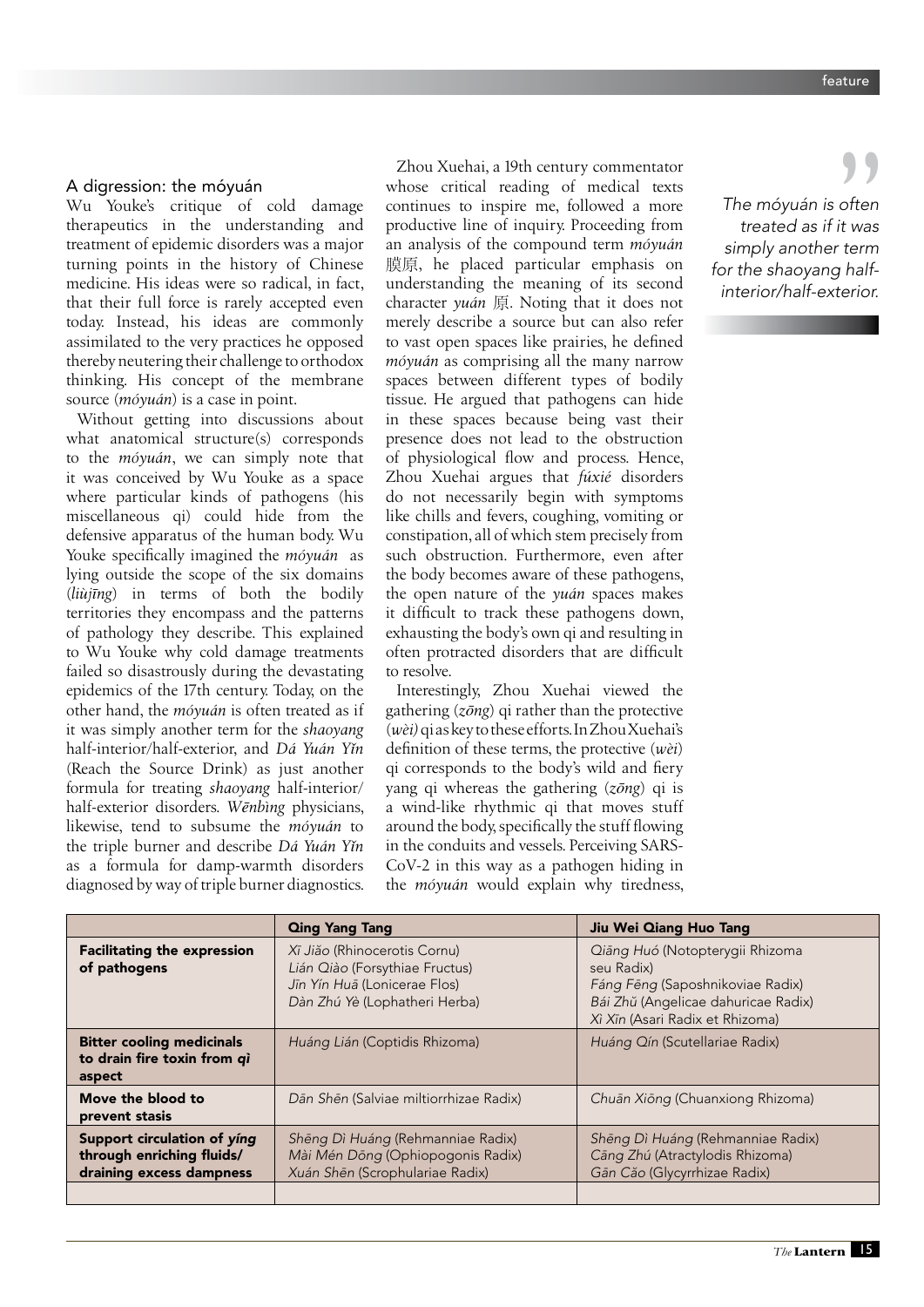*Like latent pathogens or the nature of the móyuán, toxins constitute an important but ill*defined concept in *Chinese medicine.* **S**<br>Like la<br>or the<br>the m

stagnation and wind and not just fever and heat are such important manifestations in so many of the Covid-19 patients I have seen, or why osteopaths pick up pathologies of flow in the absence of dampness/dryness as core pathologies.

In another of his essays, Zhou Xuehai remarks that modified *Jiû Wèi Qiäng Huó Täng* (Nine-Herb Decoction with Notopterygium) is the prescription of choice for certain types of malarial disorders that emit from the *móyuán* of the spinal column. Interestingly, in terms of its composition *Jiû Wèi Qiäng Huó Täng* looks structurally very similar to Ye Tianshi's *Qïng Yíng Täng* (Clear the Nutritive Level Decoction), his main formula for heat at the *yíng* aspect, with all differences accounted for by the different pathogens treated.

With a few modifications *Jiû Wèi Qiäng Huó Täng* certainly fits quite a number of the patients I have seen whose Covid-19 illness had progressed beyond the acute phase. I would tend to substitute *Xuán Shën* (Scrophulariae Radix) for *Shëng Dì Huáng* (Rehmanniae Radix) because it actively expresses toxins; I would favour *Shëng Má* (Cimicifugae Rhizoma), *Bái Jiäng Cán* (Bombyx batryticatus), and *Chán Tuì* (Cicadae Periostracum) over *Fáng Fëng* (Saposhnikoviae Radix), and use *Qiäng Huó* (Notopterygii Rhizoma seu Radix) only if there were signs of obstruction in the *taiyang* exterior. I would also tend to add more blood moving herbs, and I would substitute *Bái Zhî* (Angelicae dahuricae Radix) and *Xì Xïn*  (Asari Radix et Rhizoma) with medicinals to remove phlegm from the networks.

Irrespective of whether modified *Jiû Wèi Qiäng Huó Täng* (Nine-Herb Decoction with Notopterygium) turns out to be a widely applicable formula for treating Covid-19, I have found the resonances between Zhou Xuehai's treatment of the *móyuán* and Ye Tianshi's treatment of *yíng* aspect disorders that is elicited by this comparison extremely productive. It has directed my attention to thinking of strategies and medicinals that specifically facilitate the expression of pathogens from the places such as the *yíng*/ blood or the *móyuán*. I find this train of thought even more important in line of the biomedical observation that viral damage to the endothelium, a membranous in-between structure, may be key to understanding Covid-19.

As for what specific herbs to choose in this respect, in the next section I will further articulate Covid-19 with Wu Youke's second revolutionary idea, that of miscellaneous pathogenic qi, with the concept of toxin disorders in Chinese medicine.

## A third triangulation

If anything, Wu Youke's concept of heterogeneous qi (*záqì*) as causes of disease was even more revolutionary than that of the *móyuán* as a disease location beyond the six divisions. Wu Youke defined heterogeneous qi as specific causes of specific diseases that included but were not limited to epidemic disorders. He specifically defined these heterogenous qi as toxic in nature thereby creating a link to the discourse and treatment of toxins (*dú* 毒) in Chinese medicine.

Like latent pathogens or the nature of the *móyuán*, toxins constitute an important but ill-defined concept in Chinese medicine whose myriad interpretations also go far beyond the scope of this paper. Once more, though, we can adopt a pragmatic approach that looks for commonality rather than difference. To this end, I define toxins as causes and/or manifestations of disease that lie outside the scope of "the normal" and that benefit from the use of specific "toxin resolving" (*jiêdú* 解毒) medicinals, many of which are themselves classified as toxic in nature. SARS-CoV-2 and Covid-19 fulfil these definitions. The question therefore arises as to whether treating Covid-19 benefits from the use of specific toxin resolving treatment strategies or medicinals and, if so, which ones.

The use of medicinals with antiviral properties, specifically if such properties can be shown to extend to SARS-CoV-2, constitutes one possible answer to these questions. While not opposed in principle to this route of investigation, I believe it needs at the very least to be integrated with more specifically Chinese medicine-based treatment strategies. For instance, the use of cold and bitter anti-virals like *Bân Lán Gën*  (Isatidis/Baphicacanthis Radix) or *Chuän Xïn Lián* (Andrographitis Herba) at the onset of a viral infection when a pathogen has not yet penetrated to the *yíng*/blood aspect might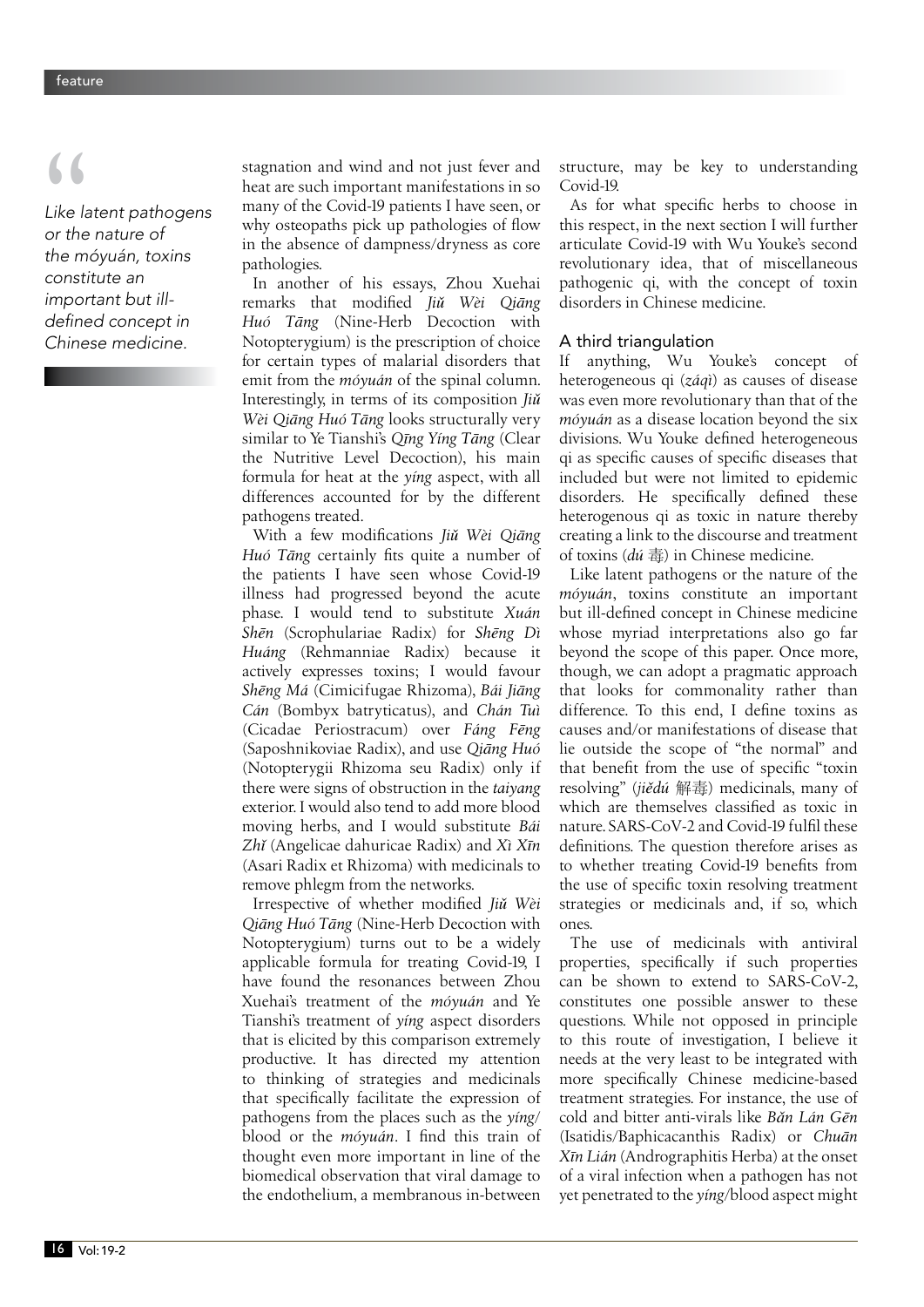hinder rather than facilitate the expression of pathogens towards the exterior.

The *Treatise on Toxin Patterns* (*Dúzhèng lùn* 毒證論) by the contemporary physican Lu Zheng 陸拯 (b. 1938) takes such an approach. Clearly influenced by Ye Tianshi, Lu proposes that illnesses caused by toxins can be categorised as going through four phases depending on their level of penetration into the body: an initial reaction at a superficial level (*fú céng* 浮層), where the presence of/reaction to the toxin takes place in the exterior; a systemic reaction at an active level (*dòng céng* 動層), where the toxin floods the body, manifesting with severe acute illness; containment at a submerged level (*chén céng* 沉層), where the toxin is still active but the illness no longer progressing; and protracted disease at a hidden level (*fú céng* 伏層), where acute symptoms have subsided but the toxin has not yet been eliminated manifesting with acute flare-ups or chronic ill-health. It seems to me that Covid-19 maps quite well on Lu Zheng's four stages from initial infection to long Covid. Progress through these levels is, of course, not linear because how a given stage manifests depends as much on a person's constitution, the terrain in which the illness takes place, and treatment given as on the nature of the toxin itself.

Based on the small sample of patients I have treated I cannot give any qualified opinion as to what medicinals might be specific for treating Covid-19 in any of these stages. Nor is this the place to discuss Lu Zheng's approach in detail. Suffice to say that he is strongly influenced by the treatment strategies Ye Tianshi recommends for diseases at the *wèiqì-yíng-xuè* aspect, with the proviso that Lu's phases tend to extend across various of Ye Tianshi's aspects. Lu Zheng is apt to include some tonification even in the early phases of treatment but the focus at all times is on expressing the pathogen via the surface and/ or bowels and urination. To this end, he draws widely on toxin-resolving medicinals suitable for each phase, i.e., light medicinals like *Jïn Yín Huä* (Lonicerae Flos) or *Chán Tuì* (Cicadae Periostracum) during the initial fleeting phase, powerful toxin resolving medicinals for the active phase, and a combination of tonifying, unblocking and toxin resolving medicinals for the hidden phase.

## Drawing it all together

My purpose in writing this paper has not been to provide a definite account of treating Covid-19. As its title makes clear, my primary interest lies in charting ways for thinking about Covid-19 from the bottom up. The way to do this, I suggest, is to bring our own clinical experience into conversation with relevant readings from Chinese/East Asian medicine's vast archives. Not in order to have them validate what we are already think or do, nor to search in them for the hidden key to treating Covid-19. Rather, by defining Covid-19 as a complex problem and repeatedly triangulating it from a variety of different perspectives we may hope to arrive at provisional insights that step-by-step lead to building up a more complete picture. I do not imagine that picture to constitute a puzzle where every little bit exactly fits with all the others. Life is too complex, fractured and vital for that. But enough pieces can eventually be made to cohere to allow us to navigate the way ahead, at least for a time.

Based on the pieces I have assembled, I make the following suggestions.

1. Lu Zheng's four-phase conception of toxin disorders provides a useful framework for conceiving of our response to Covid-19. In this scheme, the first fleeting phase (*fú céng* 浮層) corresponds to the initial infection where the pathogen is in the upper airways. Often enough, the body is able by itself to either resist invasion completely or resolve the illness at this stage. If not, I now tend to use a *Chái Hú* (Bupleuri Radix) or *Qïng Häo* (Artemisiae annuae Herba) based formula as my first choice at this stage, modified in light of presenting symptoms.

I would be especially attentive to signs that indicate obstructions of the exterior. If there are signs that elimination via the interior is obstructed, a formula like *Xiâo Xiàn Xiöng Täng* (Minor Decoction [for Pathogens] Stuck in the Chest) may be more appropriate at this stage. I have no opinion as to whether specific medicinals to resolve toxins provide additional benefit. If they do, then these should probably be light medicinals like *Lián Qiào* (Forsythiae Fructus), *Jïn Yín Huä* (Lonicerae Flos), *Chán Tuì* (Cicadae Periostracum), *Bái Jiäng Cán* (Bombyx batryticatus) or *Dà Qïng Yè* (Isatidis Folium).

*Lu Zheng's four-phase conception of toxin*  Lu Zheng's four-phase<br>conception of toxin<br>disorders—superficial, *active, submerged and hidden—provides a useful framework for conceiving of our response to Covid-19.*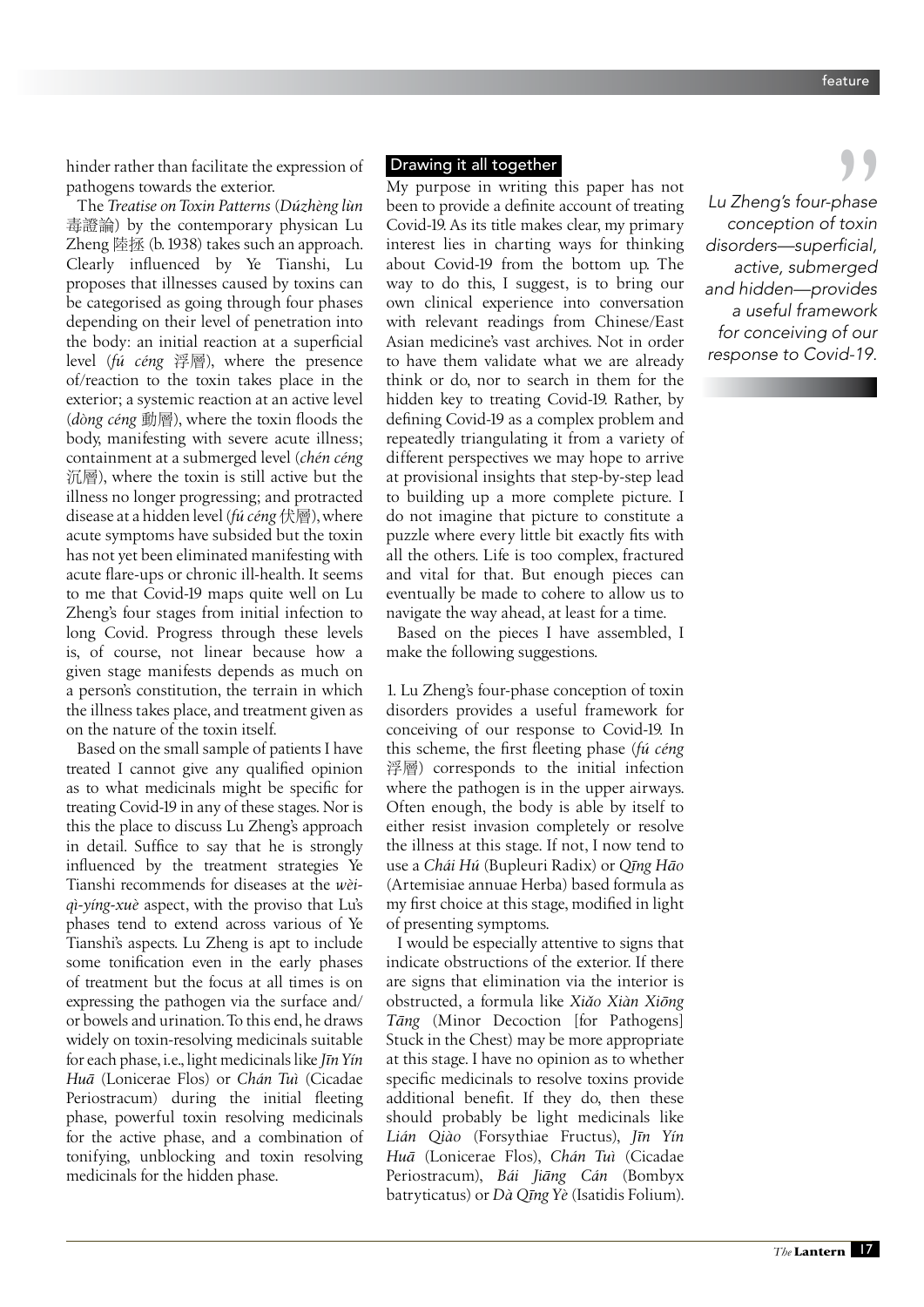*For blood stasis and wind, one would have*  to treat at the specific *level of the problem, distinguishing between networks, conduits, extraordinary vessels, or organs as well as whether stasis involves only blood or also phlegm.* **S**<br>
For b<br>
wind,<br>
to tre

2. Lu Zheng's active phase (*dòng céng* 動 層) corresponds to a bodily response characterised by fever, a feeling of being quite ill and signs that the function of specific organs, most often Lungs, Heart/ Pericardium, or Stomach/Intestines but also others, becomes disordered. Whether from the perspective of Lu Zheng's own treatment recommendations or from what I have observed in clinical practice, presentations at this stage do not neatly fit any single formula pattern.

I have not treated patients with pneumonia or any diagnosed disease at an organ level. The patients I treated that could be classified as having been at this stage responded well-enough to treatment strategies that focused on the qi aspect, by which I mean formulas built around medicinals like *Shí Gäo* (Gypsum fibrosum), *Zhï Zî* (Gardeniae Fructus), *Dà Huáng* (Rhei Radix et Rhizoma). This implies a strong constitution and/or an excessive reaction to the presence of the pathogen. The famous cytokine storm, about which I have only read, would fall under this rubric.

Because they facilitate unblocking of the exterior, the *San Jiao* or the bowels, these medicinals directly aim at expelling the pathogen. I personally also think of Yang Lishan's *Shëng Jiàng Sân* (Lifting and Directing Downward Powder) at this stage if not earlier. It contains herbs that resolve toxins like *Chán Tuì* (Cicadae Periostracum) and *Bái Jiäng Cán* (Bombyx batryticatus), it facilitates venting of the pathogen through the exterior, keeps the bowels open, and safeguards against blood stasis in both the conduits and networks. I do not have sufficient experience to argue what other toxin resolving medicinals should be employed. I have had good experiences with *Kû Shën* (Sophorae flavescentis Radix) for Heart/Pericardium related patterns and with *Hû Zhàng* (Polygoni cuspidati Rhizoma) more generally. *Yú Xïng Câo* (Houttuyniae Herba) may be an option for Lung patterns.

It could be argued that patterns of severe qi deficiency or internal cold including those characterised by desertion of yang, also belong to this phase in as much as they require the use of qi tonics like *Huáng Qí* (Astragali Radix) or interior warming medicinals like *Zhì Fù Zî* (Aconiti Radix lateralis praeparata) that Lu Zheng considers toxin resolving.

3. Lu Zheng's submerged phase (*chén céng* 沉層) is where Covid appeared to be located in many of the patients I have seen and the disease often progressed quite quickly towards this phase. This would correspond to Ye Tianshi's adage that some pathogens move quickly from the *wèi/qì* into the *yíng*/ blood. During this phase, the movement of stuff in the conduits and networks becomes impaired and qi is no longer anchored in the blood leading to wind. Based on my learning experiences I now tend towards the use of treatment strategies that not only ensure free flow of *yíng* (by which I mean the complex of blood and fluids in the vessels and networks) but that actively seek to express the pathogen back towards the exterior or *qì* aspect. Modifications of *Qïng Yíng Täng* (Clear the Nutritive Level Decoction), *Jiû Wèi Qiäng Huó Täng* (Nine-Herb Decoction with Notopterygium), Zhang Jiebin's *Dà Wën Zhöng Yîn* (大溫中飲 Great Warming the Middle Drink)3 or Zhang Xichun's *Shëng Xiàn Tän*g (Raise the Sunken Decoction) might be applicable. It may be the case that medicinals that resolve toxins are partially effective because they do this, but this is only a hypothesis. At this level, I would think of medicinals like *Xuán Shën* (Scrophulariae Radix), *Zhì Fù Zî* (Aconiti Radix lateralis praeparata), *Bái Jiäng Cán* (Bombyx batryticatus), *Shëng Má* (Cimicifugae Rhizoma), *Chán Tuì* (Cicadae Periostracum), *Qiäng Huó* (Notopterygii Rhizoma seu Radix), *Chái Hú* (Bupleuri Radix) and *Qïng Häo* (Artemisiae annuae Herba).

For blood stasis and wind, one would have to treat at the specific level of the problem, distinguishing between networks, conduits, extraordinary vessels, or organs as well as whether stasis involves only blood or also phlegm.

If it can be shown that treating Covid-19 decisively benefits from a hidden pathogen approach, which I define as consisting of

<sup>3.</sup> This formula is composed of *Shú Dì Huáng* (Rehmanniae Radix praeparata), Dāng Guī (Angelicae sinensis Radix), *Bái Zhú* (Atractylodis macrocephalae Rhizoma), *Ròu Guì* (Cinnamomi Cortex), Gān Jiāng (Zingiberis Rhizoma), Gān Căo (Glycyrrhizae Radix), *Chái Hú* (Bupleuri Radix), Mă Huáng (Ephedrae Herba) and possibly Rén Shēn (Ginseng Radix).